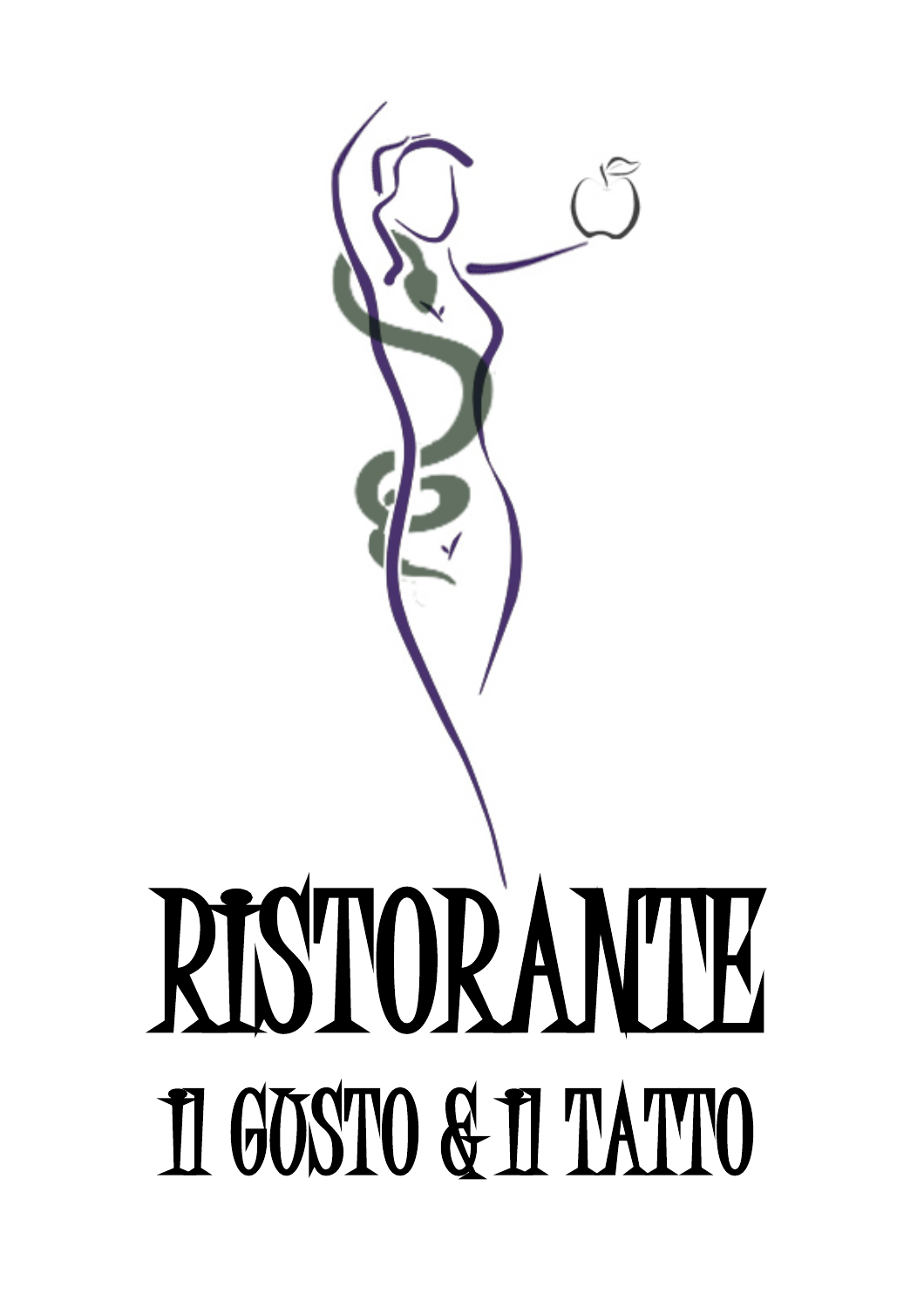

*"Il genere umano dura solo perché l'uomo ha l'istinto della conservazione e quello della riproduzione e sente vivissimo il bisogno di sodisfarvi. Alla sodisfazione di un bisogno và sempre unito un piacere e il piacere della conservazione si ha nel senso del gusto e quello della riproduzione nel senso del tatto. Se l'uomo non appetisse il cibo o non provasse stimoli sessuali, il genere umano finirebbe subito.*

*Il gusto e il tatto sono quindi i sensi più necessari, anzi indispensabili alla vita dell'individuo e della specie. Gli altri aiutano soltanto e si può vivere ciechi e sordi, ma non senza l'attività funzionale degli organi del gusto."*

> *Lorenzo Stecchetti prefazione da "La scienza in cucina e l'arte di mangiar bene" Artusi*

## TASTE & TOUCH



*"The humanity only lasts, because man has the instinct of conservation and of reproduction, and feels the need to satisfy these strongly. The satisfaction of a need is always tried to be connected with a pleasure, and pleasure combined with conservation occurs in the sense of taste and that of reproduction in the sense of touch. If man did not desire food or did not feel sexual stimulations, the human race would end at once.*

*The senses of taste and touch are hence the most essential senses, indeed indispensable to the life of the individual and the species. The other senses only help, and you can live blind and deaf, but not without the functional activity of the organs of taste."*

> *Lorenzo Stecchetti preface from "The Science of Cooking and the Art of Eating Well"*

 *Artusi*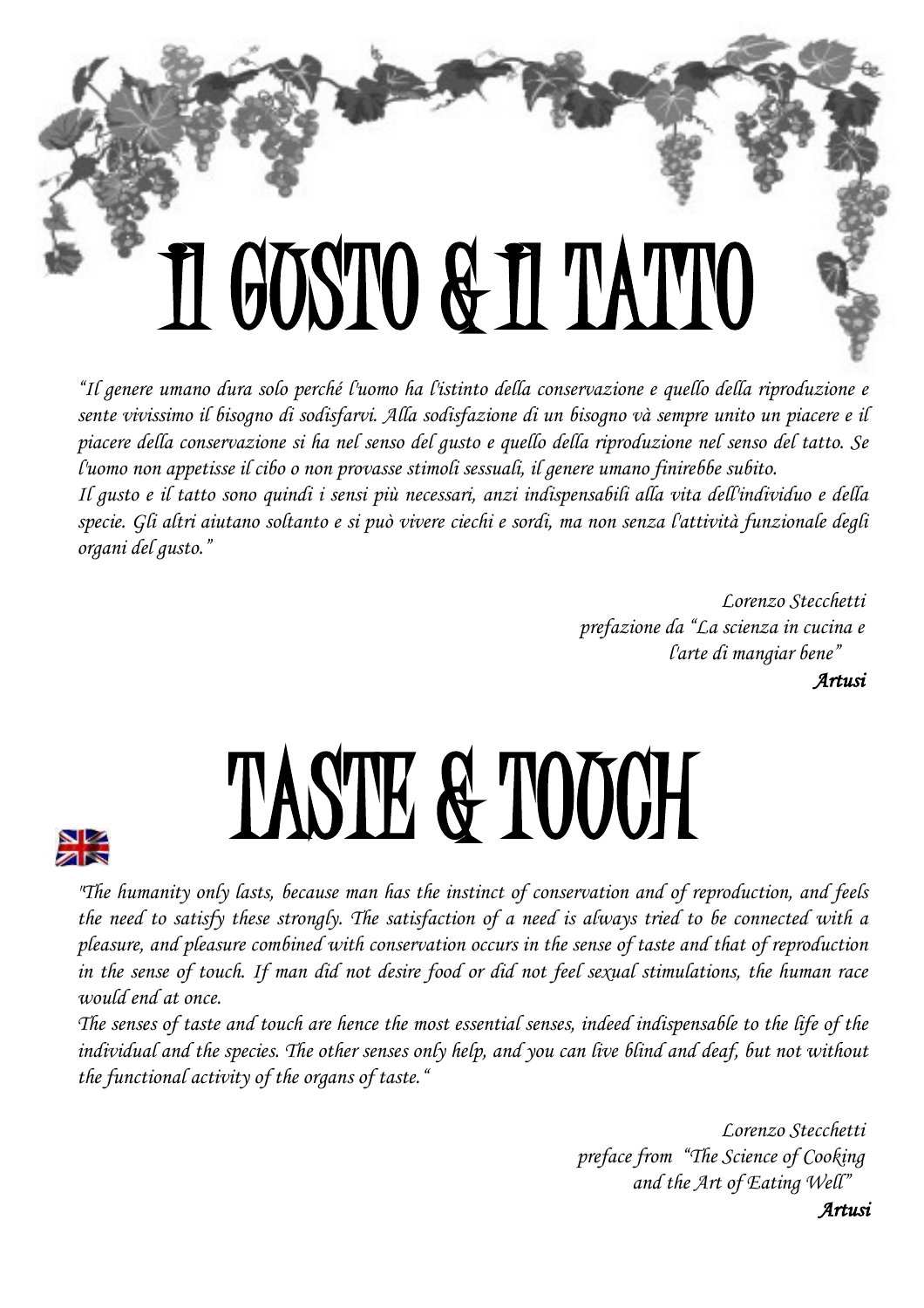

*Come Dante Alighieri è considerato il "padre" della lingua italiana, così Pellegrino Artusi può essere considerato il "padre" della cucina italiana. Con il suo famosissimo libro "La scienza in cucina e l'arte di mangiar bene" del 1891 possiamo veramente dire che ha posto le fondamenta della nostra cucina. Tutte le sue ricette erano accompagnate da riflessioni sul cibo e da aneddoti piacevoli dell'autore. E oggi "L'Artusi" è la più famosa e più letta di tutti i libri di cucina italiana, con 790 ricette dalla cucina di mamme e nonne, e che ha ispirato i grandi cuochi del paese per oltre un secolo.*

*Artusi ha fatto la sua fortuna come commerciante di seta, ma dopo essere andato in pensione a soli 45 anni si dedicò alla cucina raffinata. Era nato a Forlì nel 1820, ma ha vissuto per oltre 60 anni a Firenze, in Piazza d'Azeglio 35, dove una targa sulla sua casa gli rende onore e memoria.*

### ara

*Like Dante Alighieri is considered the "father" of the Italian language, Pellegrino Artusi can be considered the "father" of Italian cuisine. With his famous book "Science in the Kitchen and the Art of Eating Well" from 1891 we can indeed say that he has laid the foundation of our cuisine. All his recipes are accompanied by reflections on food and amusing anecdotes told by the author. And today "The Artusi" is the most famous and widely-read book of all Italian cook books with 790 recipes from the kitchens of mothers and grandmothers that have inspired the country's great chefs for over a century.* 

*Artusi made his fortune as a silk merchant, but after retiring at the age of only 45 year, he devoted himself to fine dining. He was born in Forlì in 1820, but lived for over 60 years in Florence, in Piazza d'Azeglio 35, where he has been honoured with a stone plaque on his house.*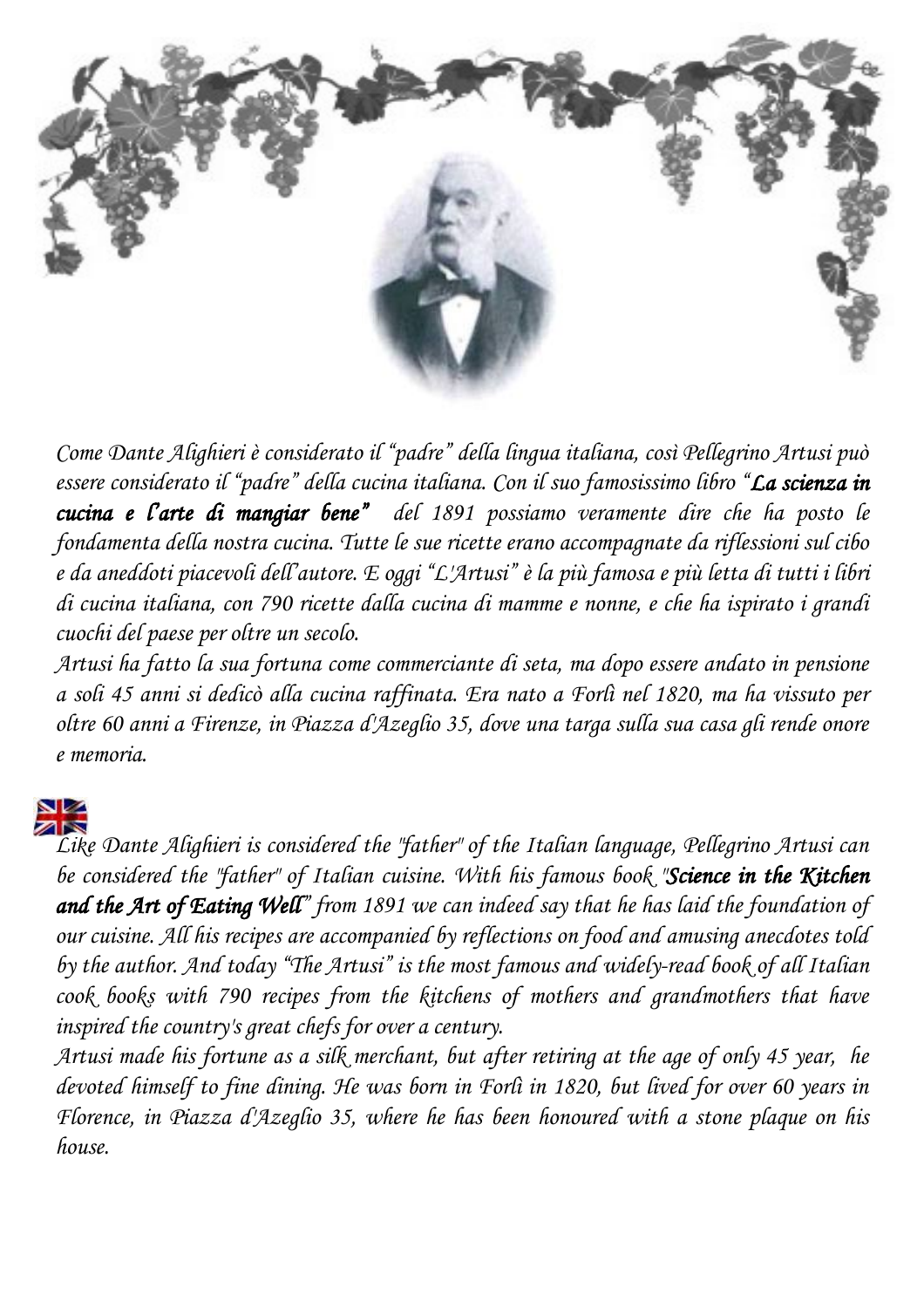# **ANTIPASTI**

*Crostini Misti € 6,00 Mixed Crostini*

*Antipasto Toscano € 8,00 Tuscan Antipasto with Mix of Cold Cuts & Crostino*

*Vellutata di Zucca con Crostini di Pane all'Olio € 8,00 Pumpkin Soup with Bread Croutons*

*Millefoglie di Melanzane € 8,50 "Tart" of Grilled Eggplant and Ricotta Cheese*

*Selezione di Pecorini Toscani € 9,00 con Salsa di Cipolla Rossa all'Aceto Balsamico, Gelatina di Grappa alla Pera & Miele di Castagno Selection of Tuscan Sheep Cheeses with a Sauce of Red Onions and Aromatic Vinegar, Gelatine of Pear Grappa & Chestnut Honey*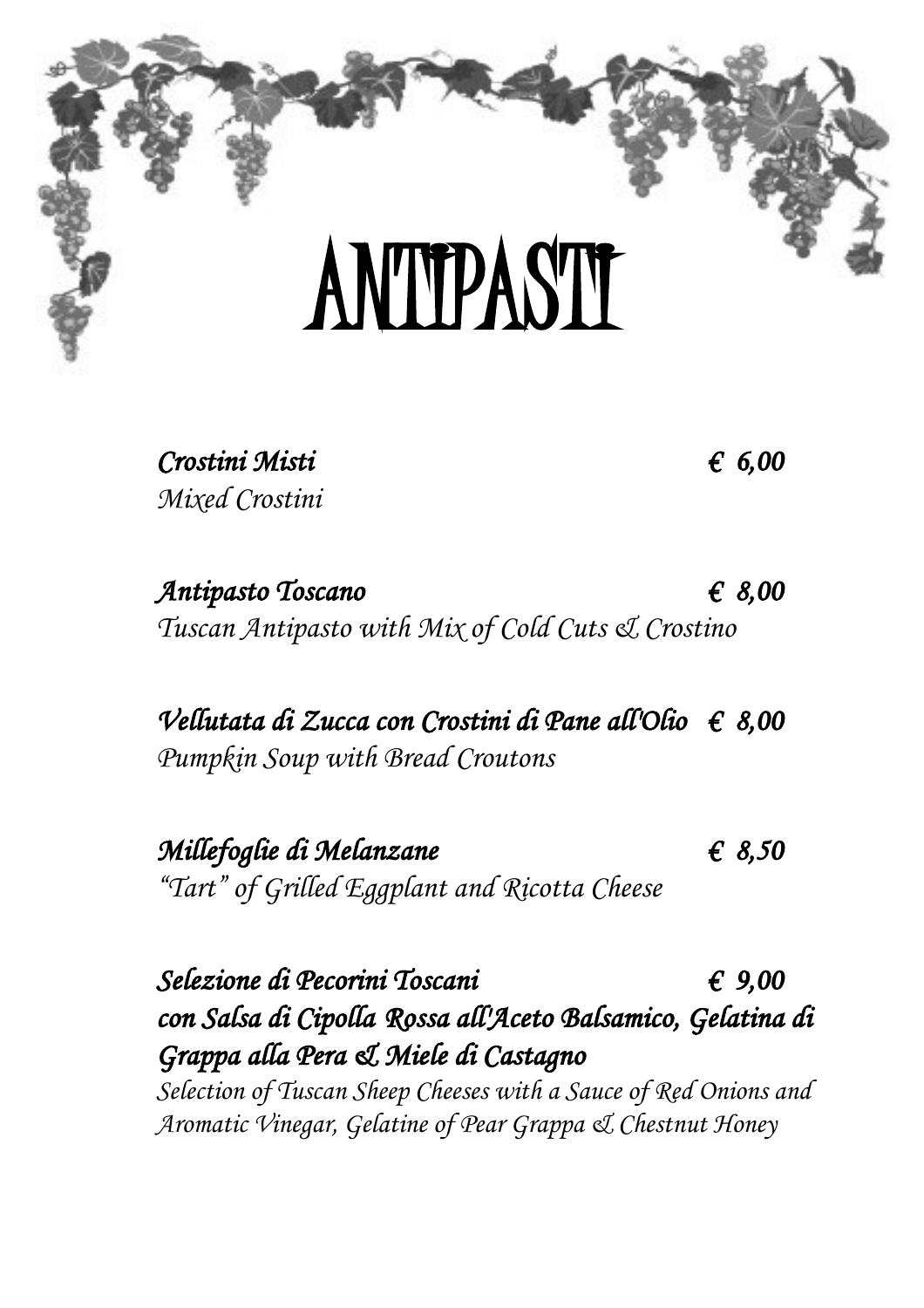

*Tomino Grigliato Avvolto con Prosciutto Crudo, € 9,00 su un Letto di Rucola Grilled Italian Tomino Cheese wrapped in Tuscan Cured Ham served on a bed of Rucola*

*Sbriciolona e Pecorino Stagionato in Grotta € 8,00 Sbriciolona, Tuscan salami with a flavour of fennel, and Cave-Seasoned Sheep Cheese from Pienza*

*Fonduta di Scamorza Affumicata € 8,00 con Speck Alto Adige I.G.P Fondue of Smoked Scamorza Chesse with Speck I.G.P. from Alto Adige*

### *Anelli di Cipolla Fritti con Pecorino Fresco di Pienza € 8,50 e Prosciutto Crudo del Casentino Deep-fried onion rings with Fresh Sheep Cheese and Cured Ham from Casentino*

*Antipasto del Cacciatore con Salumi Misti di Cacciagione, € 9,50 Stufato di Cinghiale e Olive Farcite The Hunter's Antipasto with variety of Cold Cuts of Game, Stewed Wild Boar and Stuffed Olives*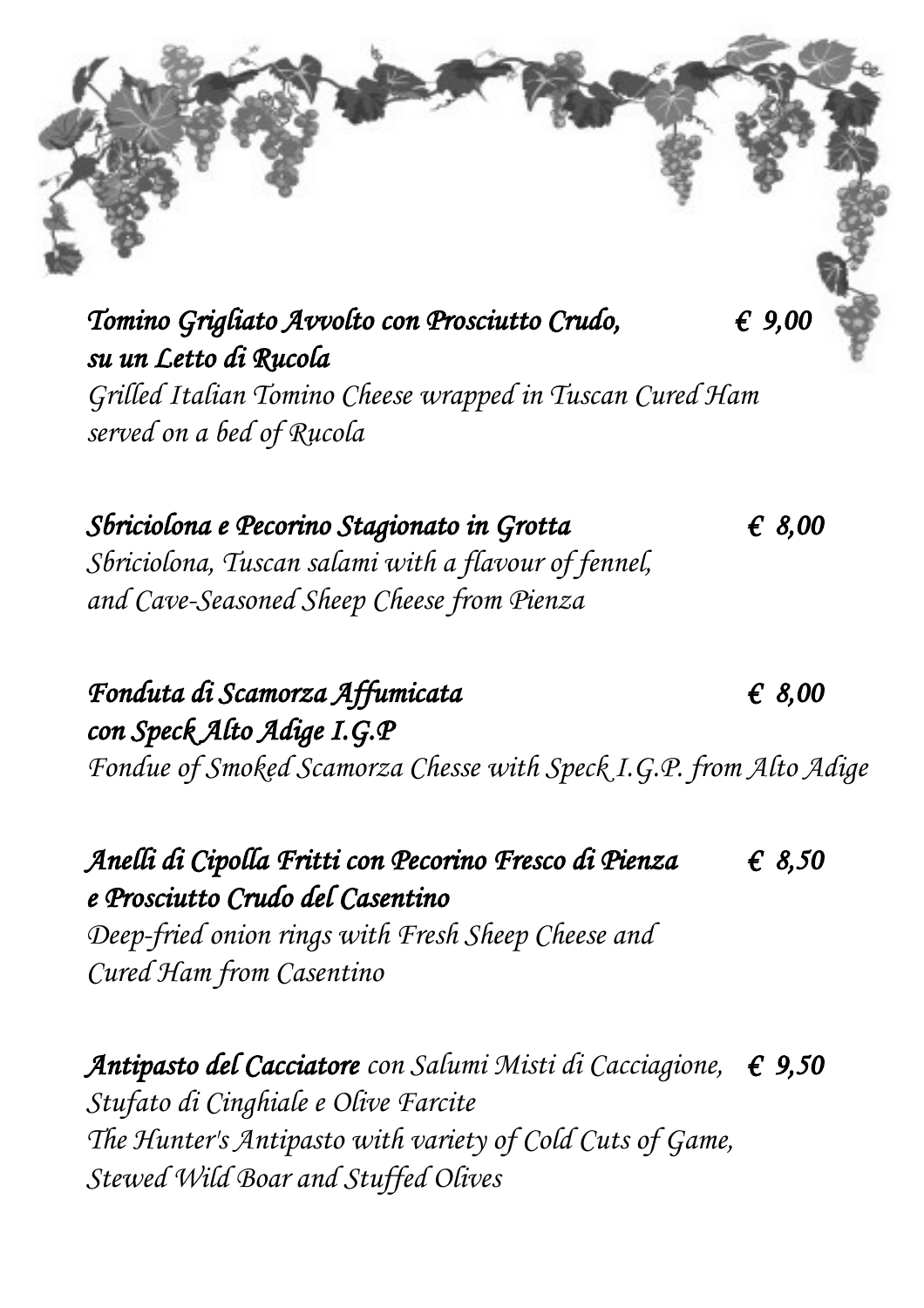

*I primi su questa pagina sono con pasta all'uovo fatta in casa The dishes on this page are with homemade pasta*

> *Pappardelle al Ragù di Cacciagione € 9,50 Pappardella, a large and very broad fettuccine pasta,*  with game sauce (wild boar/hare/venison sauce *ask for the day's special)*

*Crespelle alla Fiorentina € 9,50 "Florentine Crepe", Crepes stuffed with spinach and ricotta cheese and baked with a light tomato and besciamella sauce*

*Lasagnette al profumo di Basilico € 12,00 con Pesto Fatto in Casa e Pomodorini Ciliegini Lasagnette of Basil with homemade Pesto and Cherry Tomatoes*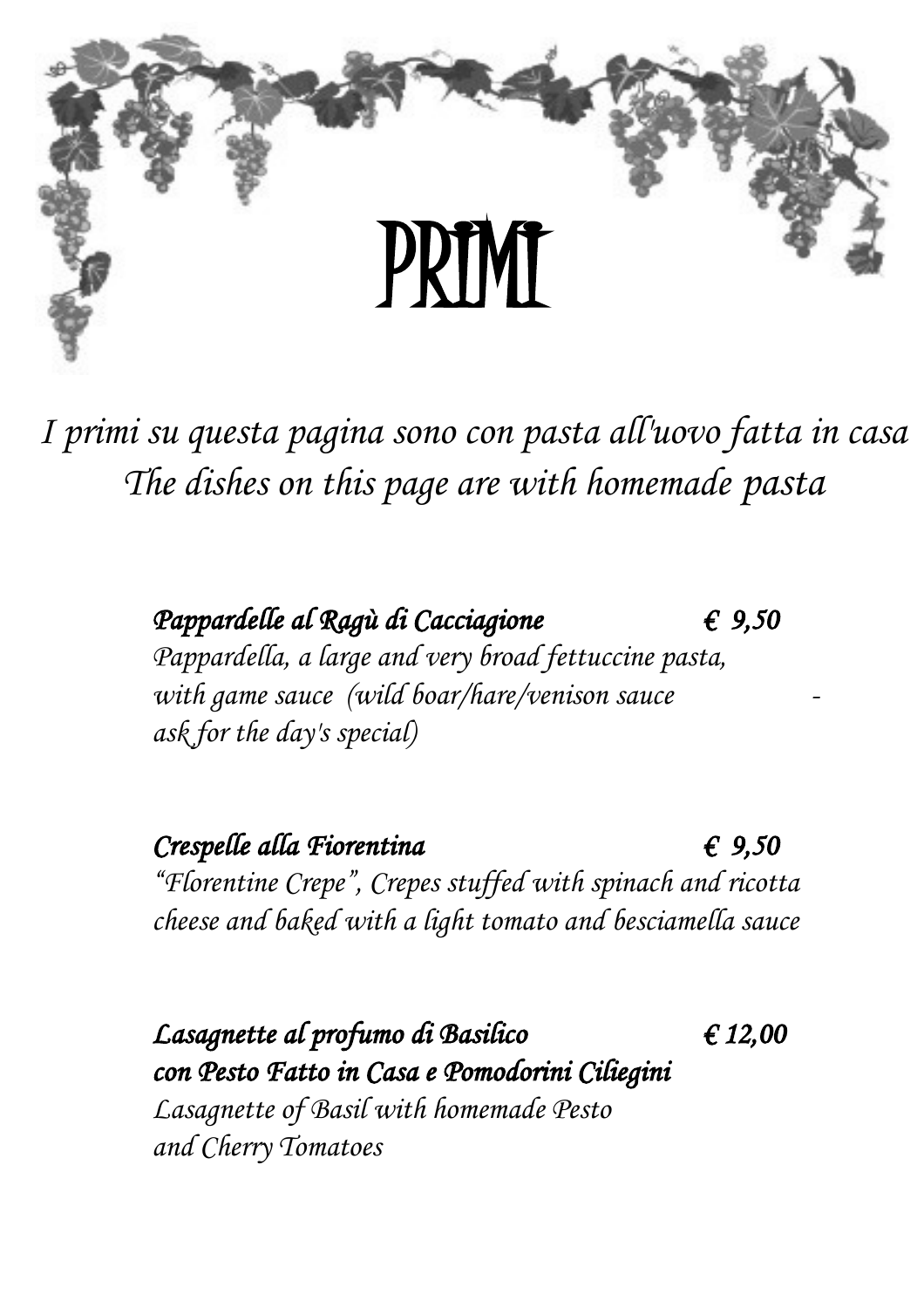

*Ravioli Ricotta e Spinaci con Salvia e Granella di Noci € 9,00 Ravioli, pasta stuffed with Ricotta Cheese and Spinach, served with the herb Sage and Grains of Walnuts* 

*Riccioli ai Funghi Porcini € 9,50 Short and curly fresh pasta in a sauce of fresh Porcini Mushrooms*

*Risotto al Radicchio Rosso e Pancetta Affumicata € 8,50 Risotto with red-leaved Chicory and smoked Bacon*

*Pici all'Aglione € 8,50 Pici, pasta traditionally from the Siena-area, similar to thick spaghetti, in a garlic and tomato sauce*

*Ribollita all'Olio Nuovo € 8,00 Tuscan vegatable soup made with beans, red cabbage and bread*

*Lasagne con sfoglia fresca all'uovo € 9,00 Lasagne with fresh egg pasta*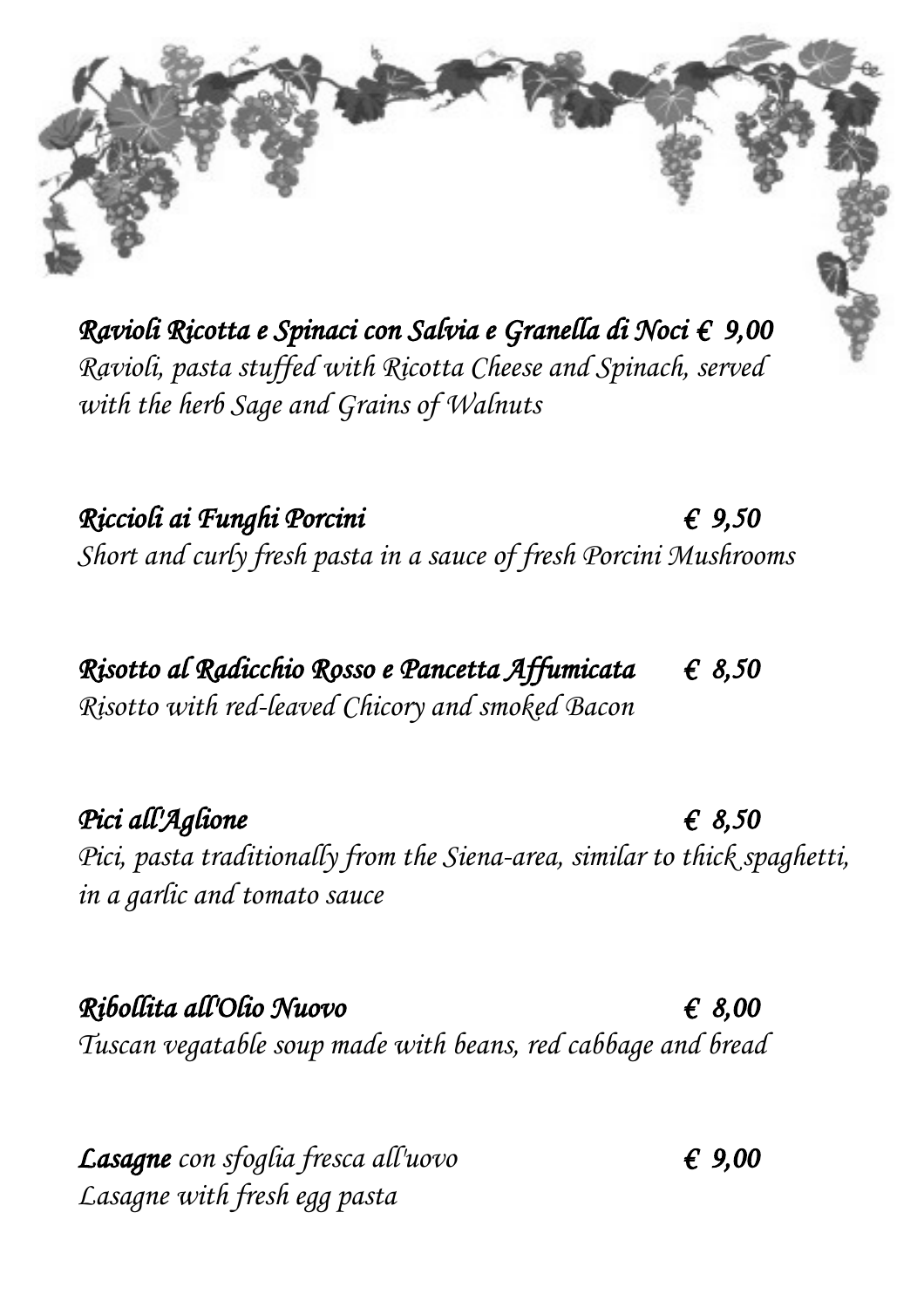## **SECONDI**

*Bistecca alla Fiorentina (min 2 persone) € 35,00/kg Florentine T-bone Steak (min 2 persons)*

*Filetto di Manzo al Pepe Verde o alla Griglia € 18,00 Beef Tenderloin in a Green Pepper Sauce or on the Grill*

*Controfiletto con Cappella di Porcino Grigliato € 17,00 Beef Sirloin with grilled Porcini-mushroom*

*Tagliata con Rucola e Grana o € 13,00 all'Aceto Balsamico o al Rosmarino Sliced Grilled Sirloin Steak served with Rucola and Grana Cheese or with Aromatic Vinegar or with Rosemary*

*Straccetti di Manzo con Rucola € 11,00 Strips of Beef cooked with Rocket*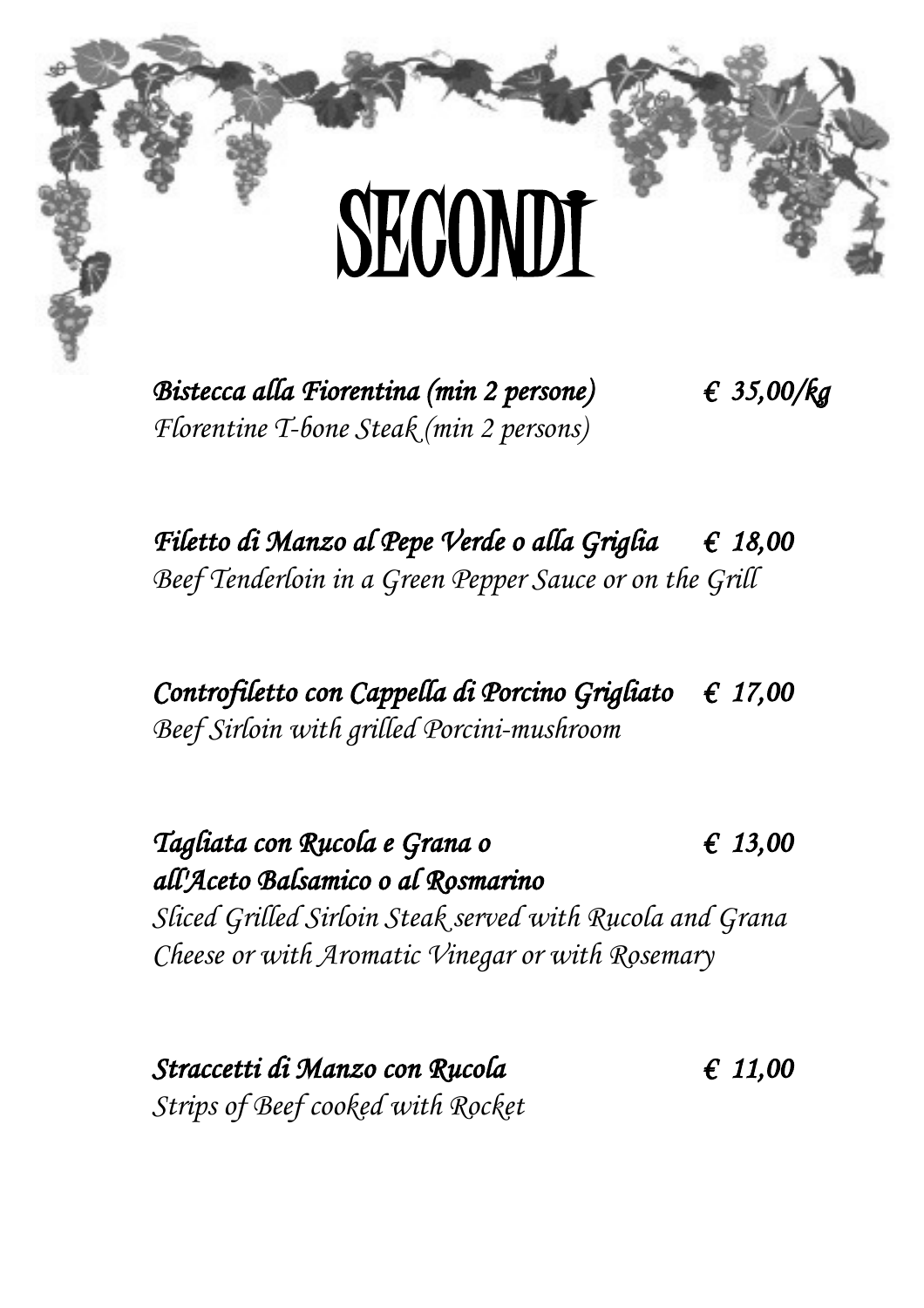

*Bocconcini di Cinghiale in Umido € 13,00 con Polentine Croccanti Stew of Wild Boar with Crisp Polenta*

*Spiedini di Carne alla Griglia € 11,00 Grilled Skewers with Mix of Pork and Chicken*

*Medaglione di Filetto di Maiale, € 14,00 avvolto nel Rigatino, e brasato al Chianti Medallion of Pork Fillet Steak, wrapped in Tuscan Bacon and braised in red Chianti-wine*

*Grigliata Mista di Maiale € 15,00 (bistecchina, salsiccia e rosticciana) Mixed Grill of Pork (Chop, Tuscan Sausage and Ribs)*

*Supreme di Pollo alle Erbe Aromatiche € 11,00 Chicken Supreme with Mixed Herbs*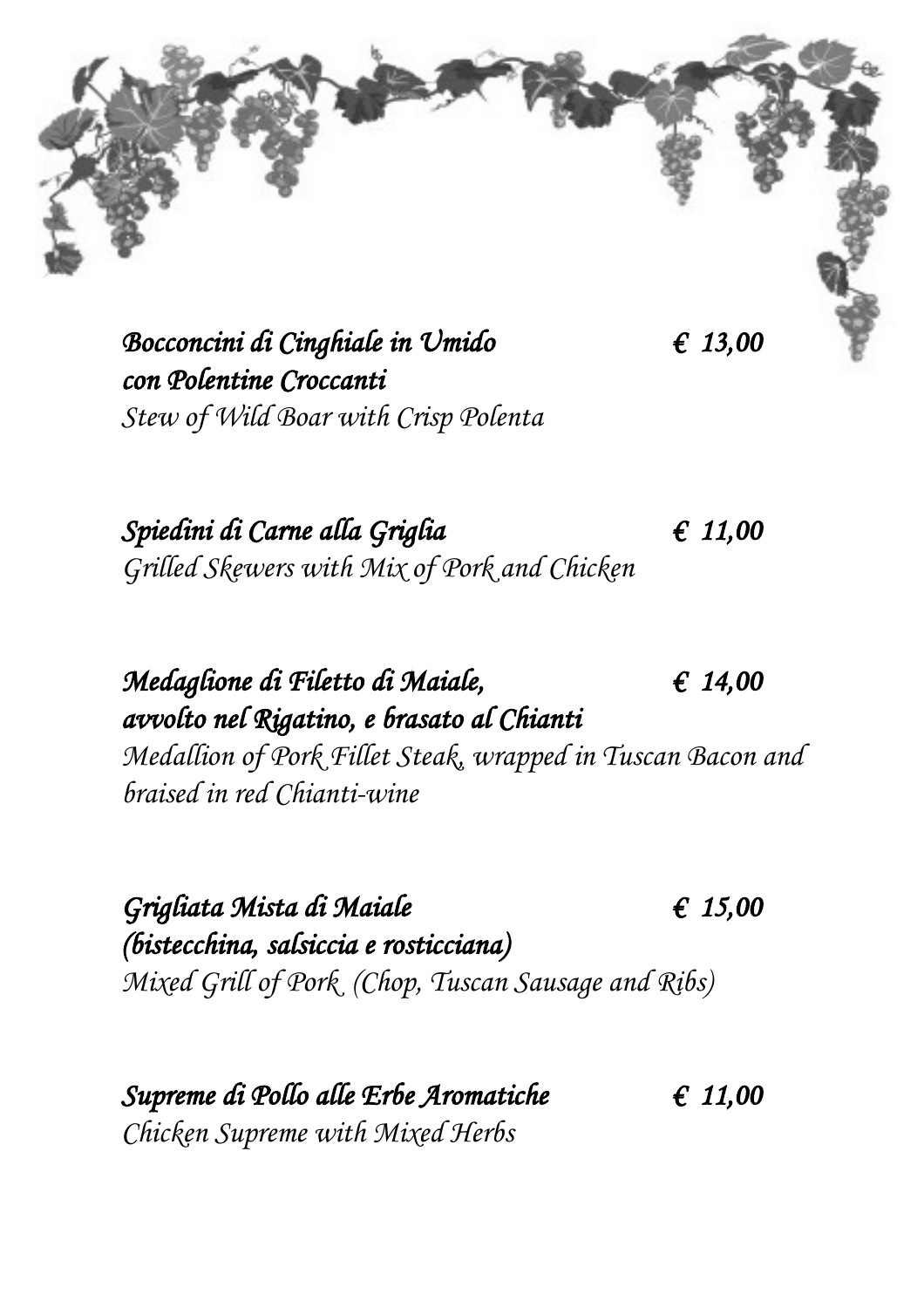| CONTORNI                    |        |
|-----------------------------|--------|
| Insalata di Pomodoro        | € 2,50 |
| Tomato Salad                |        |
| Insalata Mista              | € 3,50 |
| Mixed Salad                 |        |
| Spinaci Saltati             | € 3,50 |
| Sauteed Spinach with Garlic |        |
| <b>Patatine Fritte</b>      | € 3,00 |
| <b>French Fries</b>         |        |
| <i>Verdurine Fritte</i>     | € 4,50 |
| Fried Vegetables            |        |
| Verdure Grigliate           | € 4,50 |
| Grilled Vegetables          |        |

*Fagioli Cannellini all'Olio Toscano € 4,00 White Cannellini Beans with Tuscan Olive Oil*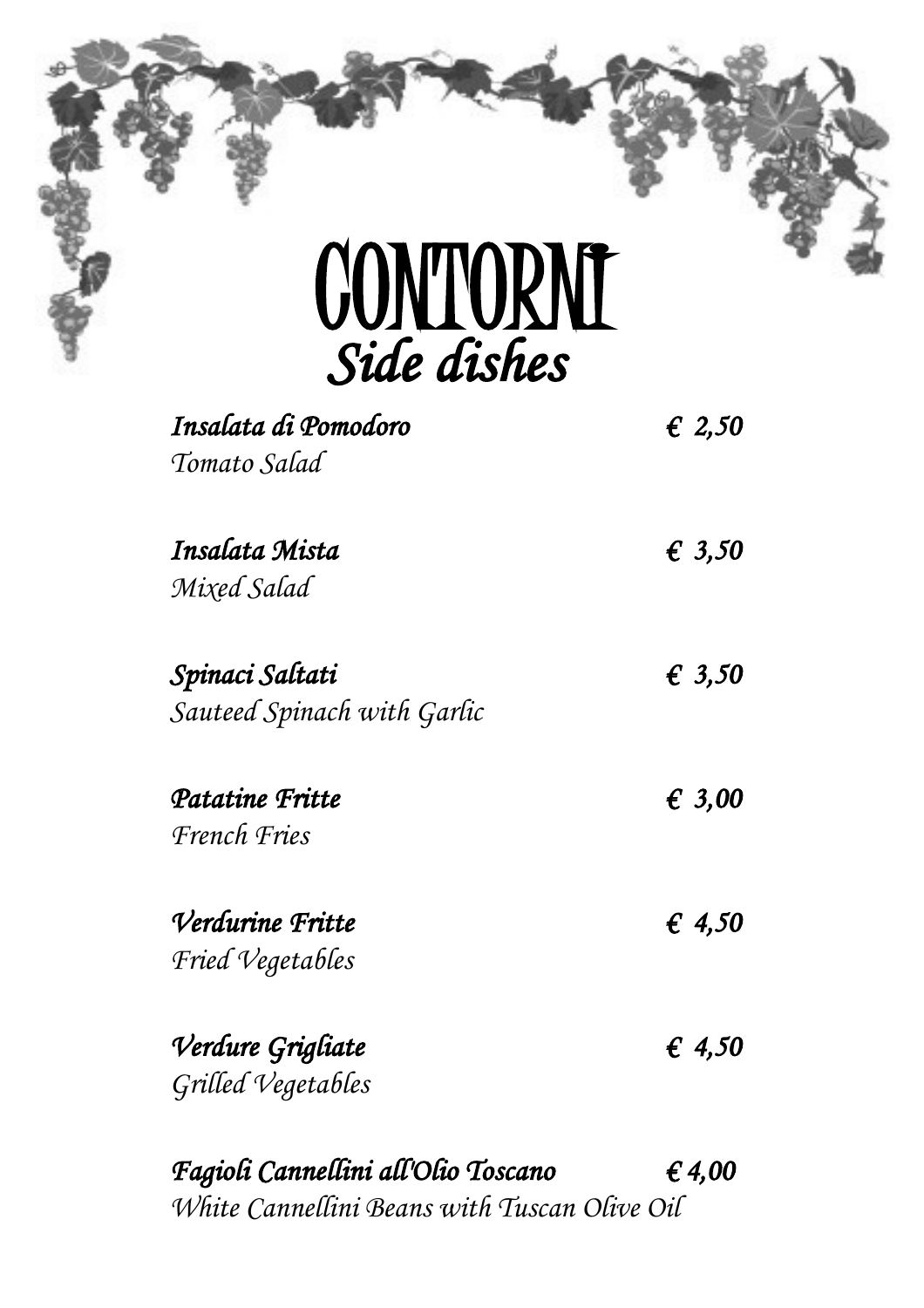

*Insalata Vegetariana € 6,00 Insalata, pomodoro, cipolla, carote, mais, olive Salad, tomato, onion, carrot, sweet corn, olive*

*Insalata Fantasia € 8,00 Rucola, pomodorini ciliegini, carote, cipolle, noci, olive Rucola, cherry tomato, carrot, onion, walnut, olive*

*Insalata Profumo di Mare € 8,50 Insalata, pomodoro, cipolla, tonno, acciughe, capperi Salad, tomato, onion, tuna, anchovies, capers*

*Insalata del Contadino € 8,50 Insalata, pomodoro, mozzarella, pecorino, olive Salad, tomato, mozzarella, sheep cheese, olive*

*Insalata al Pollo € 8,50 Insalata, pomodoro, carote, bocconcini di pollo, crostini di pane Salad, tomato, carrot, chicken, croutons*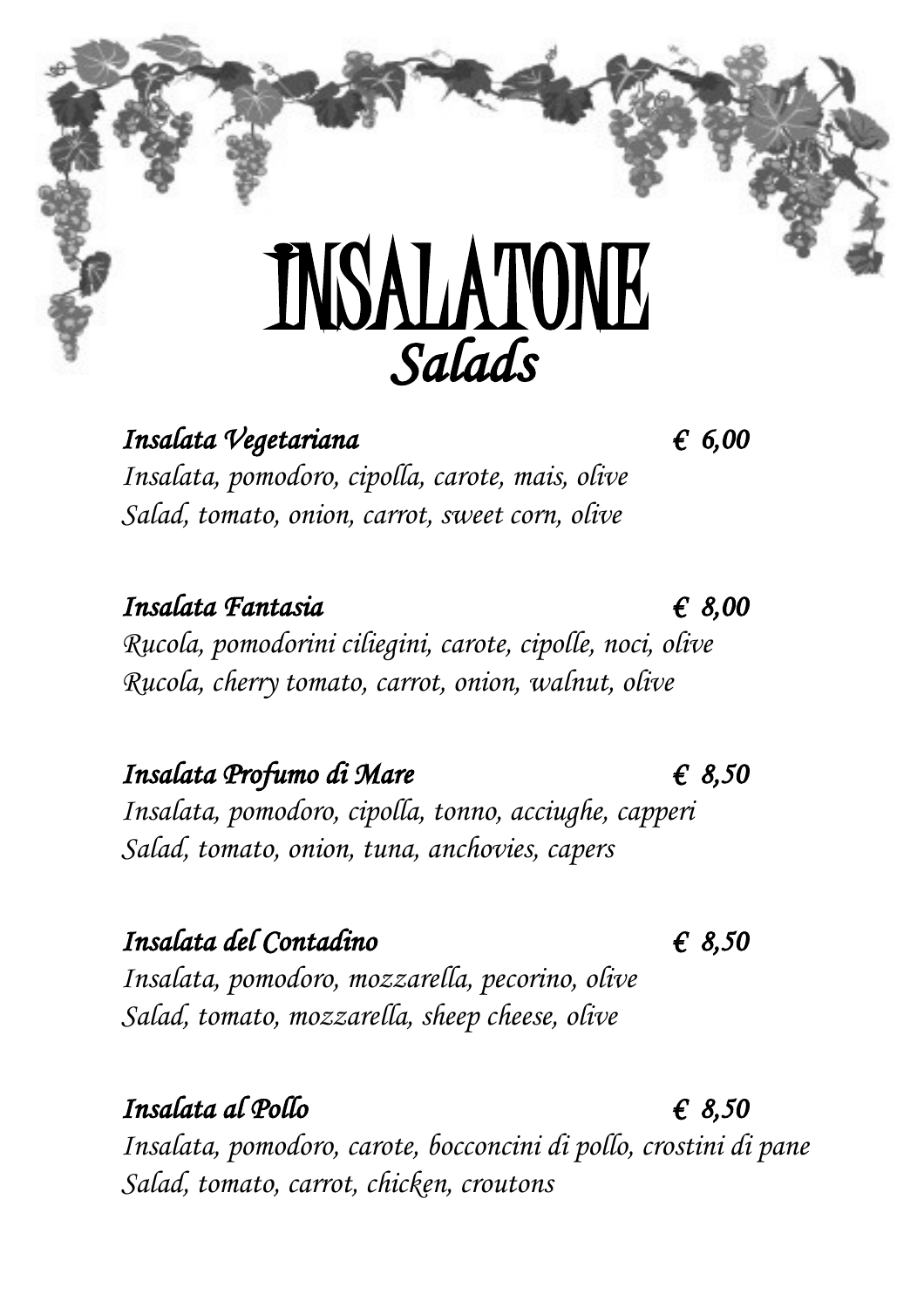

| Cantuccini & Vin Santo                                             |  | $\epsilon$ 3,50 |  |
|--------------------------------------------------------------------|--|-----------------|--|
| Tuscan Almond Cookies & Vin Santo,                                 |  |                 |  |
| a Sweet Tuscan Dessert Wine                                        |  |                 |  |
| "Shotino" di gelato al limone                                      |  | $\epsilon$ 2,50 |  |
| "Shot" of Lemon Ice-Cream                                          |  |                 |  |
| Coppetta Gelato Crema & Cioccolato                                 |  | € 4,00          |  |
| Ice dessert with Chocolate & Cream Ice-cream                       |  |                 |  |
| Coppetta Gelato Affogato all'Amarena                               |  | $\epsilon$ 4,00 |  |
| Ice dessert with Black Cherry in Cream Ice-cream                   |  |                 |  |
| Coppetta Gelato Crema alla Fiorentina con Amaretti $\epsilon$ 4,00 |  |                 |  |
| Ice dessert with Cream Ice-cream and Amaretti                      |  |                 |  |
| Semifreddo al Torroncino                                           |  | € 4,00          |  |
| Almond Nougat Semifreddo                                           |  |                 |  |

*"Pinolato", matonella di Gelato alla Crema con Pinoli € 3,50 "Brick" of Cream Ice-cream with Pine Nuts Continua … / continues ...*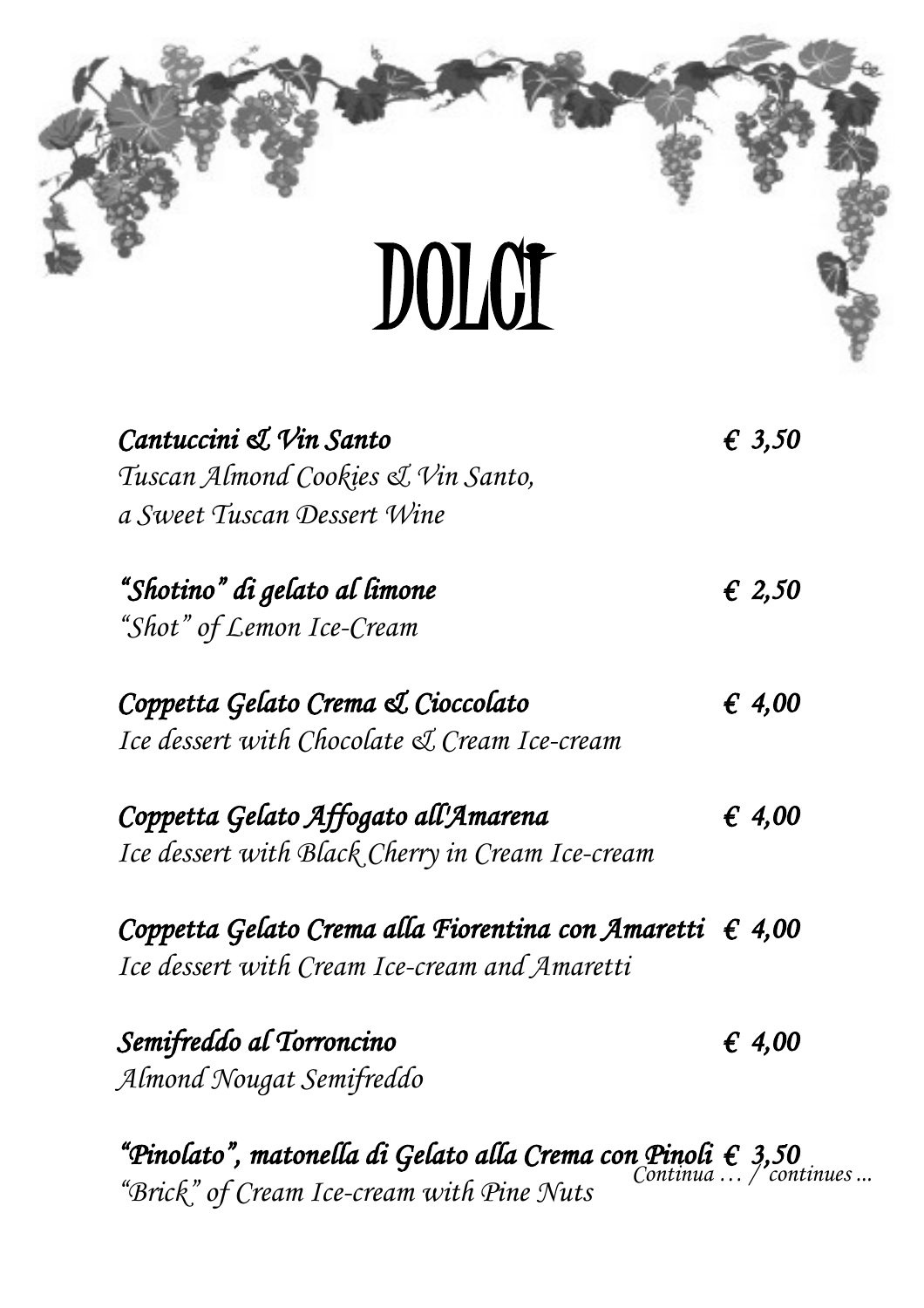| € 3,50          | Cupolina di Gelato agli Agrumi                                                                                   |  |
|-----------------|------------------------------------------------------------------------------------------------------------------|--|
|                 |                                                                                                                  |  |
| € 3,50          | Cupolina di Gelato al Pistacchio con Meringa<br>"Dome" of Pistachio Ice-cream with Meringue                      |  |
| € 4,00          | Tartufo Bianco o Nero<br>"Bianco": Cream Ice-cream with a coffee heart<br>or "Nero": Chocolate truffle Ice-cream |  |
| 4,50            | Tartufo Affogato<br>Tartufo Bianco or Nero drowned in Coffee                                                     |  |
| € 4,00          | Limoncino<br>Refreshing Frozen Lemon Dessert                                                                     |  |
| $\epsilon$ 3,50 | Flute di Limoncello Gelato<br>Champagne-Glass of Limoncello Ice-Cream                                            |  |
| $da \in 3,50$   | Dessert del Giorno<br>Dessert of the Day                                                                         |  |
|                 | "Dome" of Ice-cream of Citrus Fruits                                                                             |  |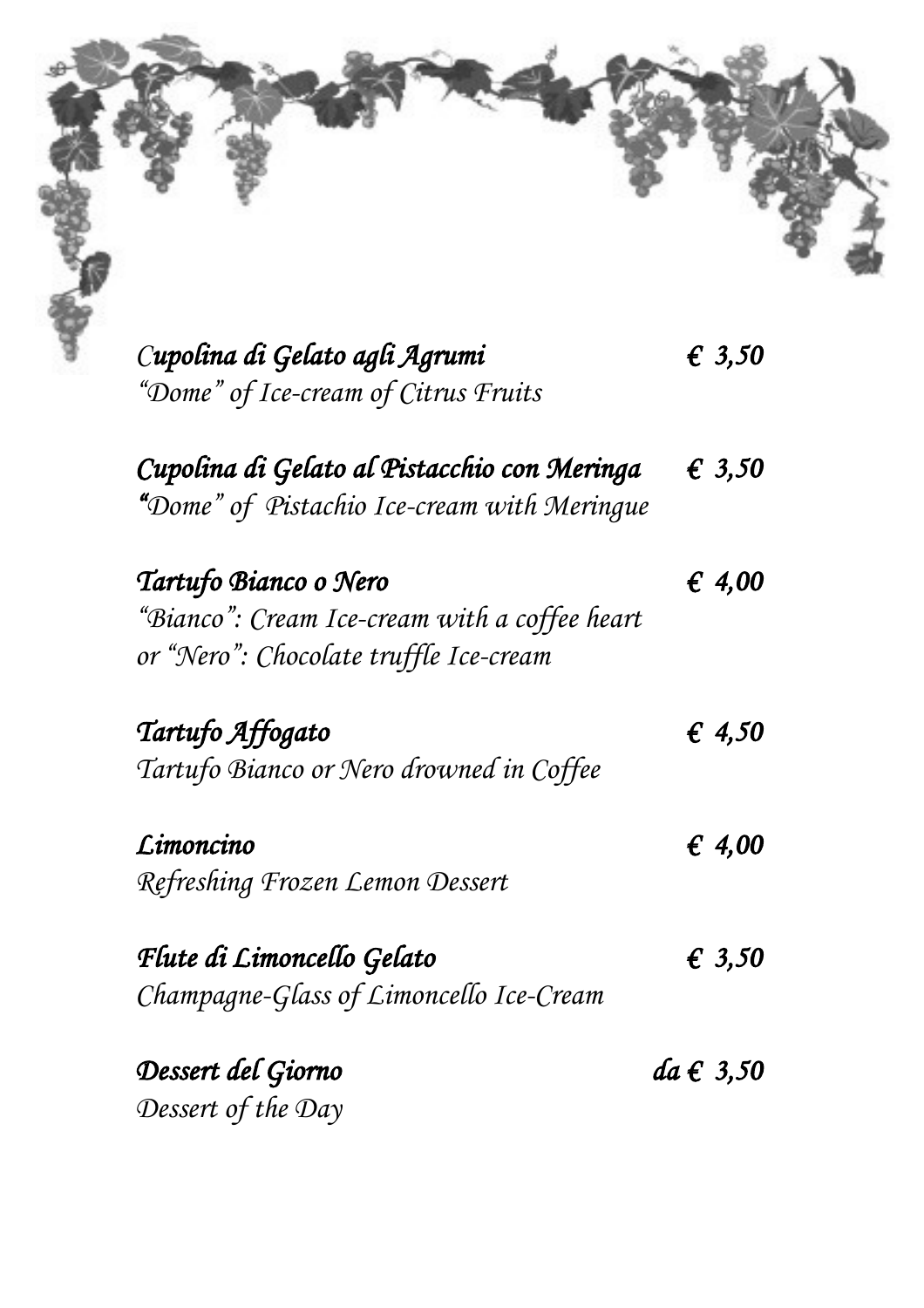

*In esclusiva per bimbi fino a 10 anni / exclusively for kids up to 10 years*

*Pasta (penne o spaghetti) in bianco o al pomodoro € 4,00 Pasta (penne or spaghetti) with olive oil and grated parmesan or with tomato sauce*

| Lasagne | $\epsilon$ 5,50 |
|---------|-----------------|
| Lasagne |                 |
|         |                 |

*Spaghetti Bolognese € 4,50 Spaghetti with Bolognese meat Sauce* 

*Petto di Pollo Grigliato € 7,50 & piccolo contorno a scelta tra patatine fritte e insalata Grilled Chicken Breast & small side of french fries or salad.*

*Salsiccia Toscana € 7,50 & piccolo contorno a scelta tra patatine fritte e insalata Grilled Salsiccia (Tuscan Sausage) & small side of french fries or salad.*

*Piccolo Contorno di Patatine o Insalata Mista € 2,50 small side of french fries or salad*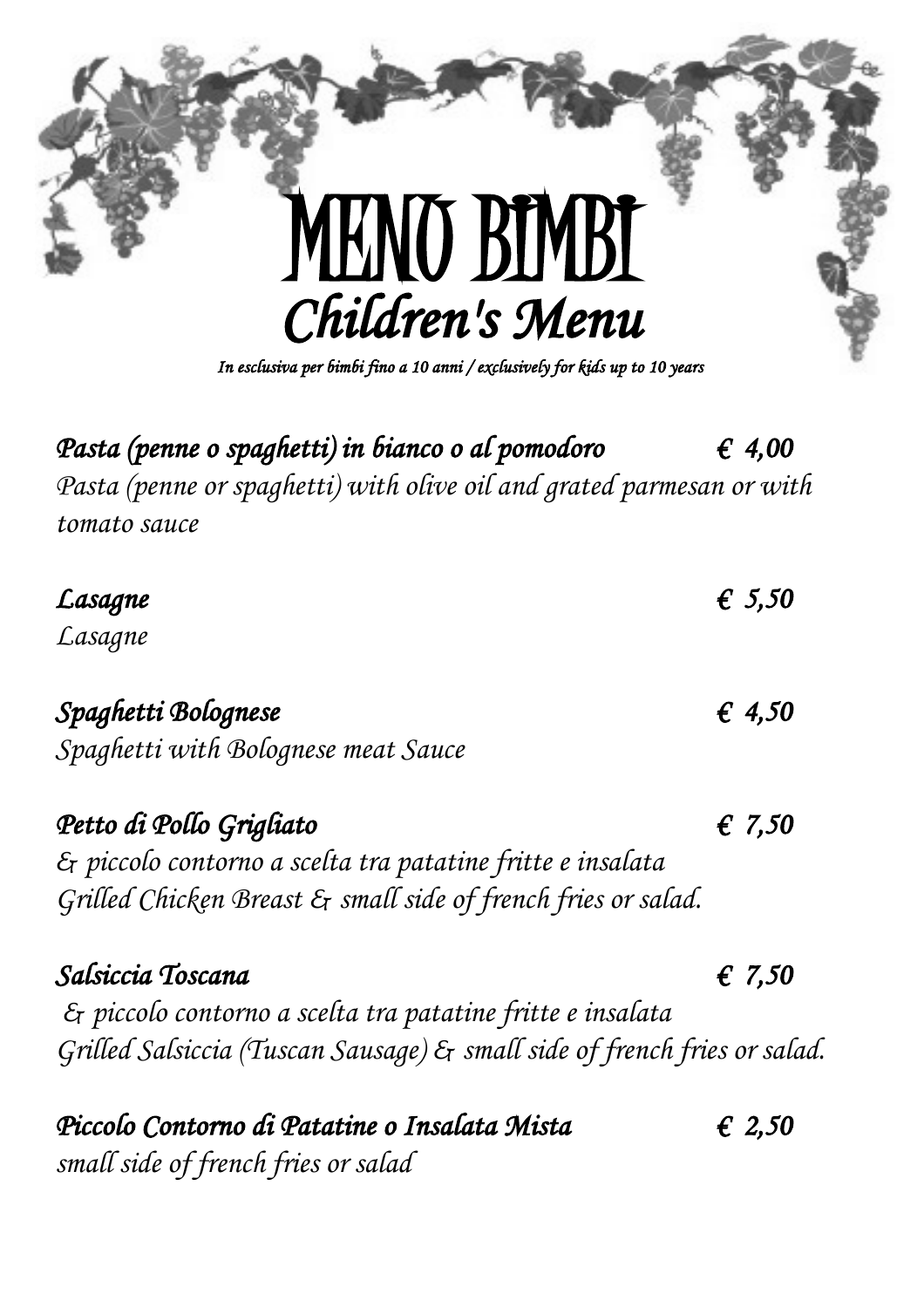## BEVANDE

| Acqua Minerale, 1 litro          | $\epsilon$ 1,50 |
|----------------------------------|-----------------|
| Mineral Water, 1 liter           |                 |
| Vino della Casa (bianco o rosso) |                 |
| House wine (white or red)        |                 |
| $\frac{1}{4}$ $\int$             | $\epsilon$ 2,50 |
| $\frac{1}{2}$ $\int$             | € 4,00          |
| 1 <sup>2</sup>                   | $\epsilon$ 7,00 |
| Bibita in Lattina (0,33 l)       | $\epsilon$ 2,00 |
| Soft Drink in Can                |                 |
| Birra in Bottiglia               |                 |
| <b>Bottled Beer</b>              |                 |
| $0,33 \; f$                      | $\epsilon$ 2,50 |
| 0,66f                            | $\epsilon$ 3,50 |
| Caffé Espresso                   | $\epsilon$ 1,00 |
| <b>Espresso</b> Coffee           |                 |
| Amari & Digestivi                | $da \in 2,00$   |
| Bitters & Liquers                |                 |
| <b>Coperto,</b> Cover charge     | $\epsilon$ 1,50 |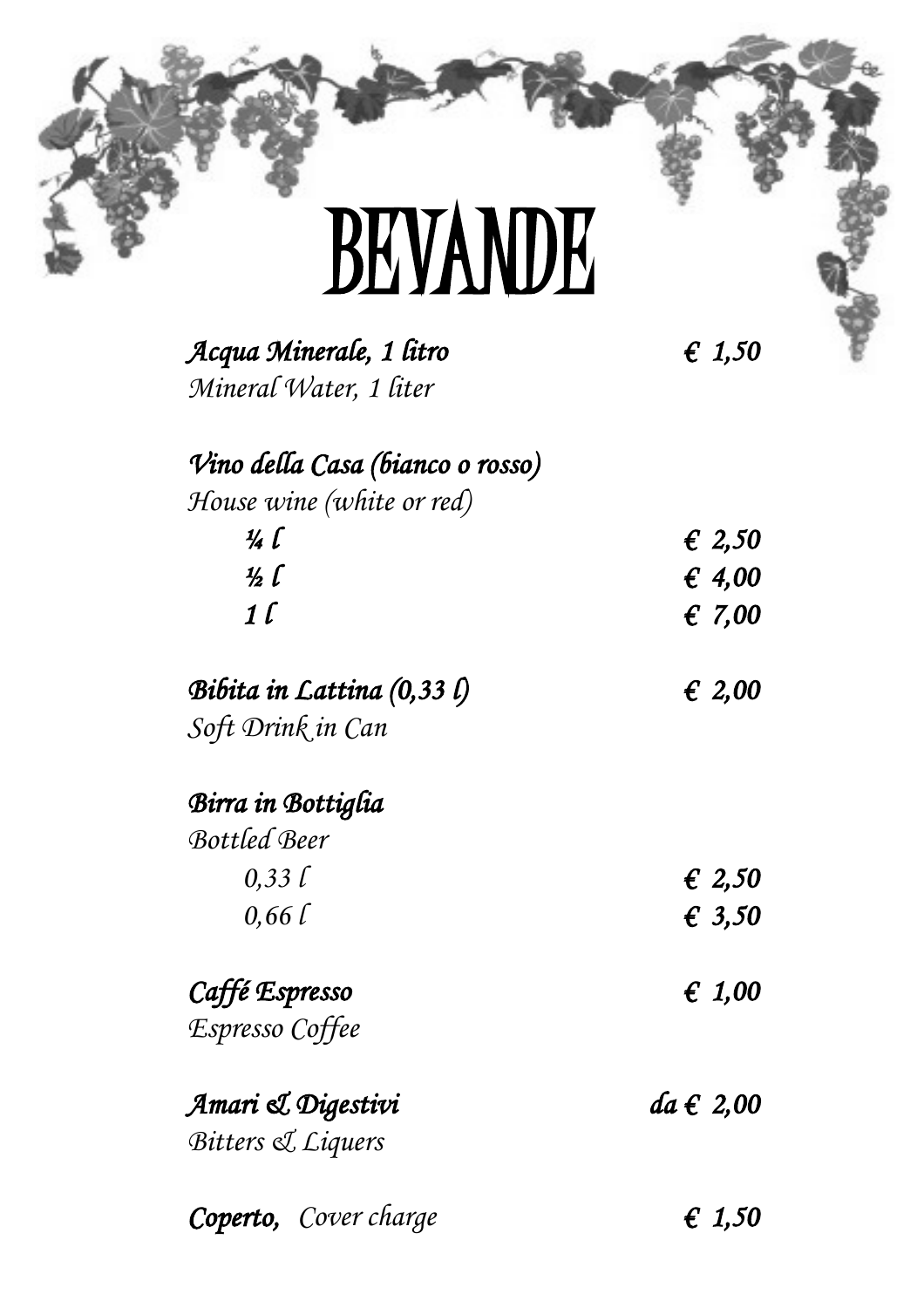## VINT ROSSI

### *Fiasco Chianti, 1 l (wicker wine bottle) € 15,00*

*Annata: 2015 - Uvaggio: 85% Sangiovese, 15% Canaiolo e Colorino - Gradazione: 13 % vol. Classificazione: Chianti DOCG - Zona di Produzione: Montespertoli, Toscana Note Degustative: Vino giovane e vivace di colore rubino. Beverino e piacevolmente morbido.*

### *Santa Cristina, Antinori € 12,00*

*Annata: 2015 - Uvaggio: 60% Sangiovese , 20% Merlot, 20% Syrah - Gradazione: 12,5 % vol. Classificazione: Toscana IGT - Zona di Produzione: Cortona, Toscana Note Degustative: Il vino si presenta di colore rosso rubino con riflessi violacei. Ha un profumo intenso, ampio, che ricorda la frutta rossa e i dolci alla vaniglia. In bocca è fresco, morbido, equilibrato con un retrogusto complesso che ricorda le note di vaniglia e cacao.*

### *Vino Biologico, Az. Agricola Bellavista € 13,00*

*Annata: 2015 - Uvaggio: 80% Sangiovese, 10% Canaiolo, 10% Malvasia del Chianti - Gradazione: 13 % vol. Classificazione: Vino Biologico, Chianti DOCG - Zona di Produzione: San Miniato, Toscana Note Degustative: Colore: rosso rubino brillante, Profumo: aroma intenso ed equilibrato con sentori fruttati Gusto: morbido ed equilibrato*

### *Chianti Colli Fiorentini, Il Cortile € 14,00*

*Annata: 2013 - Uvaggio: 85% Sangiovese, 15% Ciliegiolo e Colorino - Gradazione: 13,5 % vol. Classificazione: Chianti Colli Fiorentini DOCG - Zona di Produzione: Montespertoli, Toscana Note Degustative: Color rubino con riflessi porpora, aromi floreali che si aprono a sentori fruttati, equilibrio fra componenti tanniche ed alcooliche. Finale lungo ed elegante.*

### *Morellino di Scansano, Grillesino Battiferro € 16,00*

*Annata: 2013 - Uvaggio: 90% Sangiovese, 10% Cabernet Sauvignon - Gradazione: 13,5 % vol. Classificazione: Morellino di Scansano DOCG - Zona di Produzione: Grosseto, Toscana Note Degustative: Rosso granato vivo tendente al rubino. Naso delicato che apre con note di ciliegia seguite da toni erbacei. I tannini in bocca sono morbidi, l'acidità è tipica e la sapidità non troppo presente. Il finale è molto lungo. Bocca morbida e avvolgente*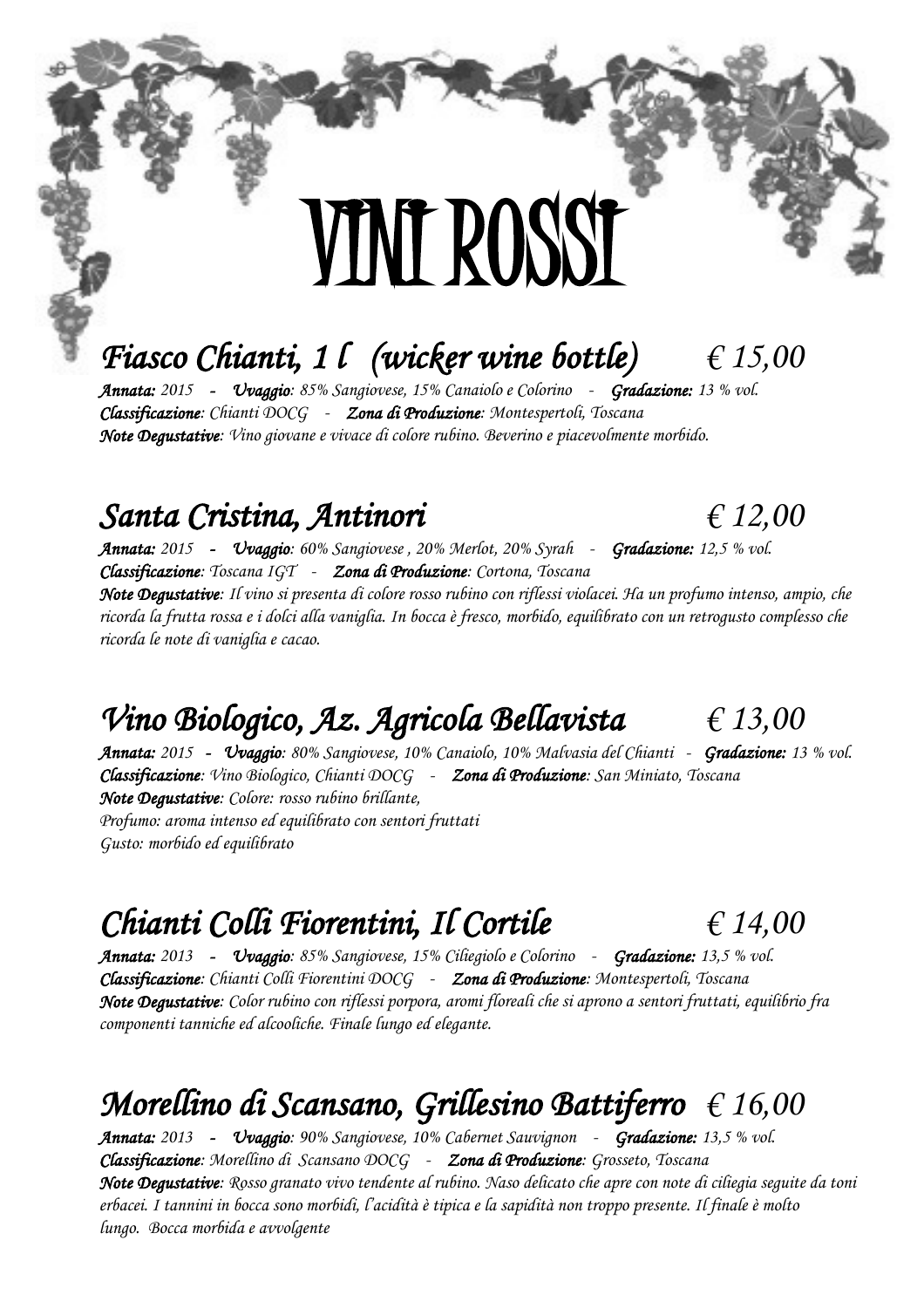### *Syrah, Achelo € 17,00*

*Annata: 2015 - Uvaggio: 100% Syrah - Gradazione: 14,5 % vol. Classificazione: Cortona DOC - Zona di Produzione: Cortona, Toscana Note Degustative: Vino rosso rubino carico con riflessi brillanti. L'aroma intensamente fruttato, con note di lamponi e ribes. Il gusto ampio, morbido, sapido e con tannini vellutati.*

### *Chianti Classico, Lamole di Lamole € 17,00*

*Annata: 2012 - Uvaggio: Sangiovese e altri vitigni - Gradazione: 13,5 % vol. Classificazione: Chianti Classico DOCG - Zona di Produzione: Gaiole in Chianti, Toscana Note Degustative: Colore rosso rubino intenso e vivace, all'olfatto si dispiega con tipici sentori floreali di viola mammola e fruttati di ciliegia e bacche rosse e una sfumata nota minerale. Al palato si apre immediato e deciso, con freschezza e sapidità a dominare la fase centrale dell'assaggio mentre nel piacevole finale si ripropongono fragranti note fruttate e balsamiche*

### *Valpolicella Classico Superiore, Armani € 17,00*

*Annata: 2014 - Uvaggio: Corvina, Corvinone e Rondinella - Gradazione: 13 % vol. Classificazione: Valpolicella DOC - Zona di Produzione: Veneto Note Degustative: colore rubino vivace, sentori di ciliegia selvatica e prugna al naso; al palato l'uva di alta collina conferisce sapidità,freschezza ed eleganza.*

### *Cannonau di Sardegna, Quartomoro € 17,00*

*Annata: 2015 - Uvaggio: Cannonau - Gradazione: 14,5 % vol. Classificazione: Cannonau di Sardegna DOC - Zona di Produzione: Sardegna Note Degustative: presenta un colore mediamente carico,tendente all'aranciato con l'evoluzione; al naso è speziato, fruttato,balsamico e al palato fine e lungo.*

### *Chianti Riserva, Castello di Poppiano € 18,00*

*Annata: 2013 - Uvaggio: 85% Sangiovese, 15% Merlot e Cabernet - Gradazione: 14 % vol. Classificazione: Chianti Colli Fiorentini Riserva DOCG - Zona di Produzione: Montespertoli, Toscana Note Degustative: Colore rosso rubino intenso con riflessi granati, bouquet evoluto e complesso. Struttura intensa ed elegante con tannini vellutati ben armonizzati con la componente alcoolica. Piacevole finale lungo e bilanciato*

### *Nero d'Avola, Terre di Giurfo € 18,00*

*Annata: 2013 - Uvaggio: Nero d'Avola - Gradazione: 13,5 % vol. Classificazione: Nero d'Avola DOC - Zona di Produzione: Sicilia Note Degustative: colore rosso rubino intenso. Profumo caratteristico del vitigno, con note di bacca rossa e frutta matura. Sapore pieno, giustamente tannico ed armonico.*

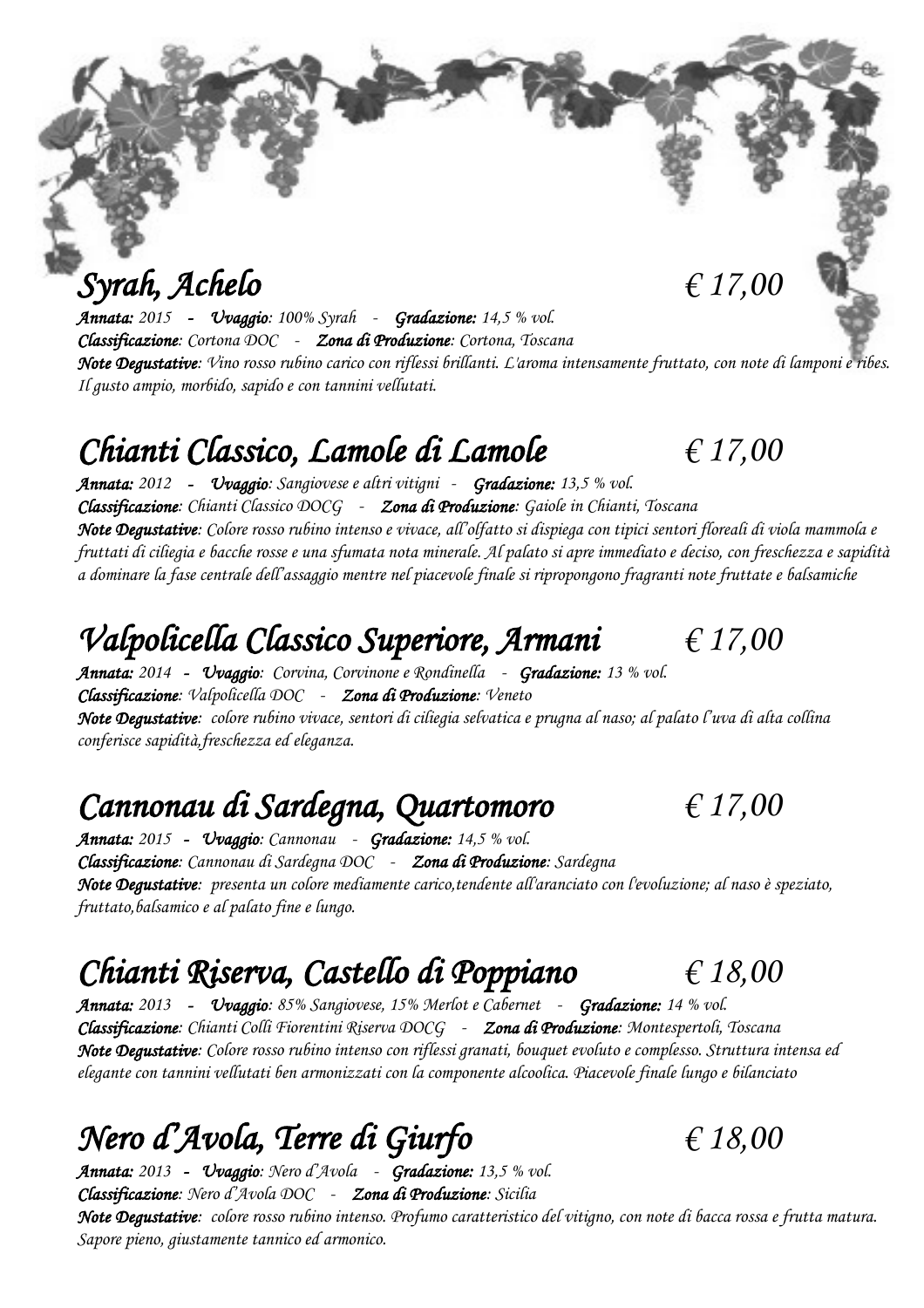### *Campi Taurasani, Amarano € 18,00*

 *Annata: 2010 - Uvaggio: Aglianico - Gradazione: 14,5 % vol. Classificazione: Irpinia DOC - Zona di Produzione: Campania Note Degustative: ha un colore rosso rubino, un profumo intenso e speziato in grado di evolvere nel tempo verso svariate sensazioni olfattive. Al gusto è fresco e strutturato, caratteristiche che lo rendono un vino longevo.*

### *Chianti Classico, Belvedere Campòli € 19,00*

*Annata: 2015 - Uvaggio: Sangiovese - Gradazione: 14,50 % vol. Classificazione: Chianti Classico DOCG - Zona di Produzione: Montespertoli, Toscana Note Degustative: colore rosso rubino. Al naso si presenta fruttato con sentori tipici di frutti rossi e delicate note di erbe aromatiche. In bocca è fresco, il frutto succoso e intenso, di buona struttura dai tannini eleganti e ben bilanciati. Il finale è lungo e complesso.*

### *Chianti Classico, Pèppoli € 20,00*

*Annata: 2015 - Uvaggio: 90% Sangiovese, 10% Merlot & Syrah - Gradazione: 13 % vol. Classificazione: Chianti Classico DOCG - Zona di Produzione: San Casciano V.P, Toscana Note Degustative: Di colore rosso rubino intenso, al naso è caratterizzato da note di ciliegia. Il profilo olfattivo si completa con le sfumature di viola, caratteristiche del Sangiovese, spezie e vaniglia. Al palato è un vino equilibrato e saporito, con buona acidità tipica del Sangiovese e dotazione zuccherina. I tannini sono abbastanza morbidi, nel retrogusto spiccano note fruttate e speziate tipiche dell'affinamento in legno. Nel complesso è un vino persistente e piacevole.*

### *Barbera Monferrato Superiore, Castello di Uviglie € 20,00*

*Annata: 2014 - Uvaggio: Barbera - Gradazione: 14 % vol. Classificazione: Barbera del Monferrato Superiore DOCG - Zona di Produzione: Piemonte Note Degustative: colore: rosso rubino tendente al rosso granato con l'invecchiamento. Odore: intenso e caratteristico, tendente all'etereo con l'invecchiamento. Sapore: asciutto tranquillo, di corpo, con adeguato invecchiamento più armonico, gradevole, di gusto pieno.*

### *Chianti Classico, Lamole "Etichetta Blu" € 21,00*

*Annata: 2012 - Uvaggio: Sangiovese, Cabernet Sauvignon, Merlot - Gradazione: 13,5 % vol. Classificazione: Chianti Classico DOCG - Zona di Produzione: Gaiole in Chianti, Toscana Note Degustative: Il colore è rosso rubino intenso, le prime sensazioni olfattive rivelano marcate note fruttate di amarena e frutti di bosco con una aromaticità floreale e speziata di particolare dolcezza. In bocca risalta l'ampia rotondità e una tattilità glicerica con il centro bocca pieno e polposo e un finale ancora dominato dalla dolcezza della frutta e delle spezie.*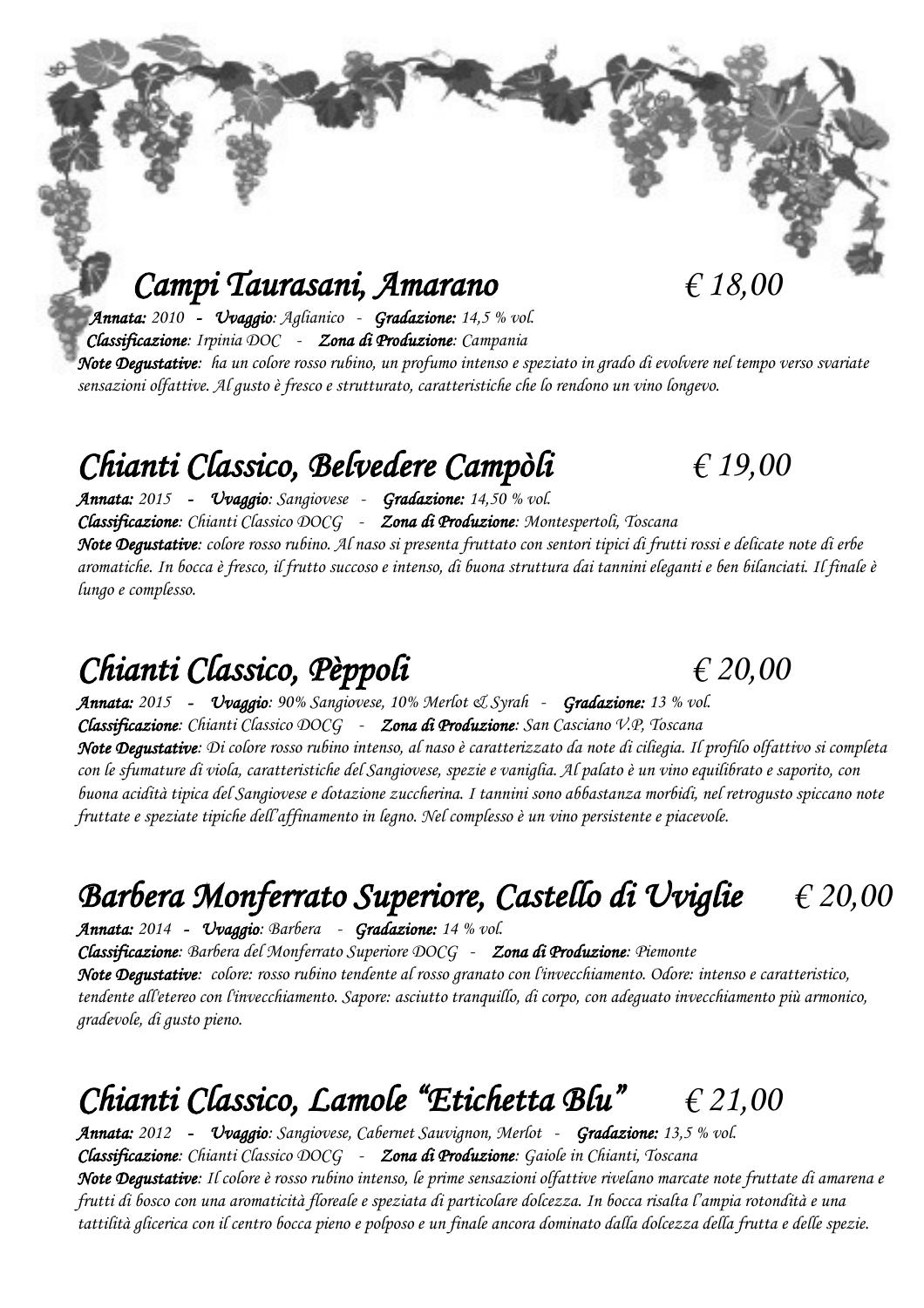### *Morellino di Scansano Riserva, Mandorlaia € 21,00*

*Annata: 2012 - Uvaggio: 85% Sangiovese, 15% Alicante e Cabernet - Gradazione: 14,5 % vol. Classificazione: Morellino di Scansano DOCG - Zona di Produzione: Scansano, Toscana Note Degustative: Intrigante intensità del colore rubino con riflessi purpurei con lieve tendenza al granato. Complessi sentori di cuoio, tabacco e frutti di bacca nera. Corpo notevole sostenuto da tannini strutturati e sericei, lungo finale con lievi note speziate.*

### *Vino Nobile di Montepulciano, La Braccesca € 22,00*

*Annata: 2013 - Uvaggio: 90% Prugnolo Gentile, 10% Merlot - Gradazione: 13,5 % vol. Classificazione: Vino Nobile di Montepulciano DOCG - Zona di Produzione: Montepulciano, Toscana Note Degustative: Di colore rosso rubino acceso, al naso presenta note fresche e floreali, di violetta, ribes rosso e mora, il tutto amalgamato con leggeri sentori di cannella. Al palato risulta dolce e minerale; le note di frutta percepite al naso si uniscono a leggere note speziate. Lungo e persistente nel finale.*

### *Maremma Toscana, Le Mortelle € 24,00*

*Annata: 2013 - Uvaggio: 60% Cabernet Sauvignon, 40% Cabernet Franc - Gradazione: 13 % vol. Classificazione: Maremma Toscana DOC - Zona di Produzione: Castiglione della Pescaia, Toscana Note Degustative: Alla vista si presenta di un colore rosso intenso e all'olfatto spiccano le note di cioccolato e ciliegia. L'aroma è ricco e complesso, dominato dai frutti di bosco che si uniscono a sentori floreali e di eucalipto. Al palato il vino è morbido e largo, con un finale vibrante di piacevole freschezza dato dal Cabernet Franc. Anche nel retrogusto si avvertono gli aromi fruttati insieme a leggere note di tabacco fresco e menta.*

### *Chianti Classico Riserva, Lamole di Lamole € 26,00*

*Annata: 2012 - Uvaggio: Sangiovese, Canaiolo - Gradazione: 13,5 % vol. Classificazione: Chianti Classico DOCG Riserva - Zona di Produzione: Gaiole in Chianti, Toscana Note Degustative: Colore rubino intenso con sfumature granato, al naso dispiega in modo progressivo note floreali, fruttate, speziate e minerali in un complesso aromatico affascinante e coinvolgente nella sua ricchezza e visceralità. In bocca l'austera composizione tannica del Sangiovese ci riporta alla tradizione grazie a una dinamica gustativa dove convivono calore e freschezza, sapidità e mineralità, articolazione aromatica e profondità, finezza e potenza, centralità e sfumature.*

### *Rosso di Montalcino, Pian delle Vigne € 26,00*

*minerale e sapido, che esalta anche in bocca i sentori presenti al naso di frutta matura.*

*Annata: 2014 - Uvaggio: 100% Sangiovese - Gradazione: 13,5 % vol. Classificazione: Rosso di Montalcino DOC - Zona di Produzione: Montalcino, Toscana Note Degustative: Di colore rosso rubino brillante, esprime al naso note di frutta matura, confettura di mele cotogne e prugne miste a note floreali tipiche del Sangiovese e note tostate derivanti dalla maturazione in legno. Al palato si presenta in tutta la sua piacevolezza, morbido, con tannini vivi ma setosi. La sua freschezza e vivacità di gusto sono esaltate da un retrogusto*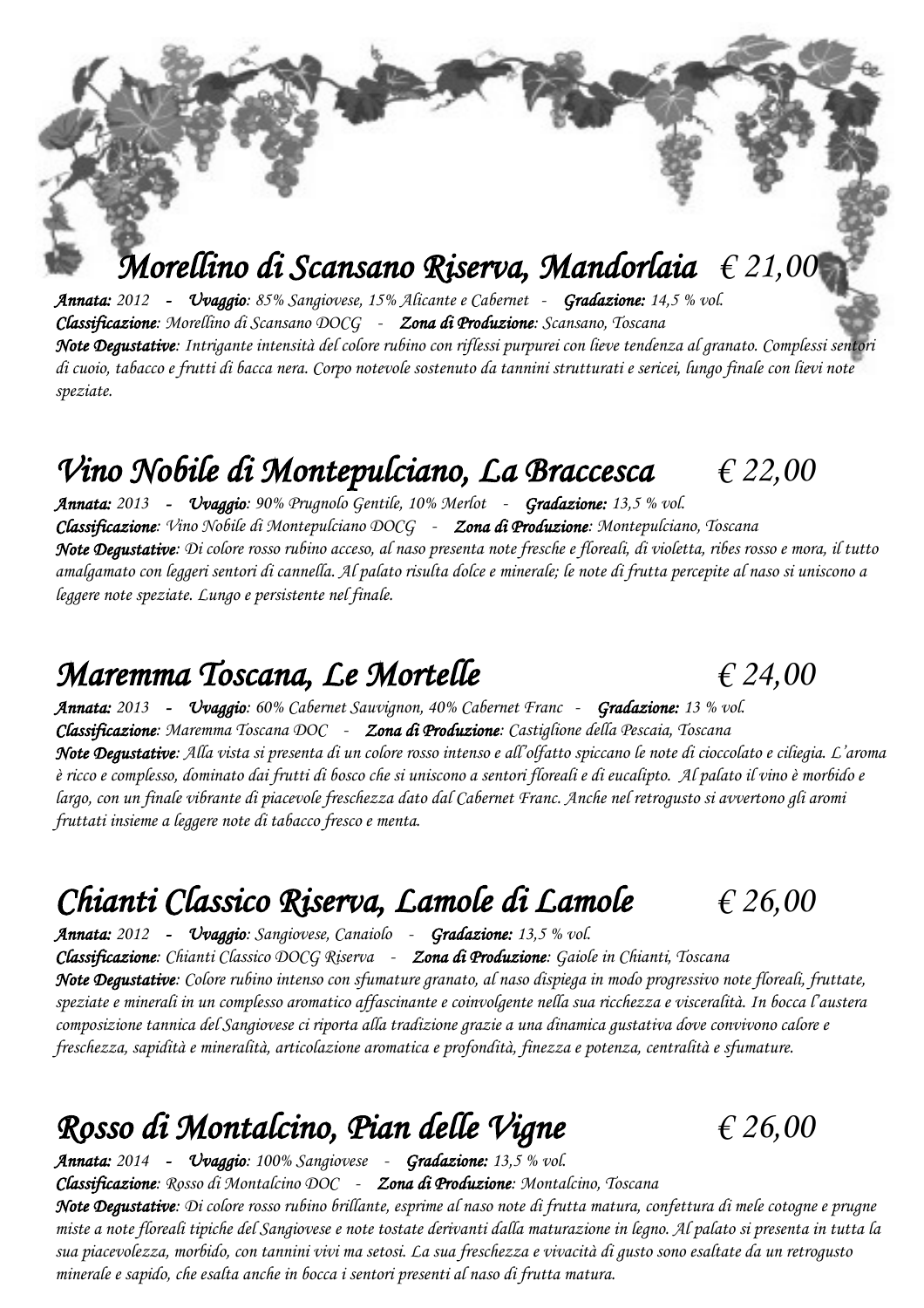### *Supertuscan, Historia € 26,00*

*Annata: 2012 - Uvaggio: Merlot - Gradazione: 14,5 % vol. Classificazione: Toscana IGT - Zona di Produzione: Montespertoli, Toscana Note Degustative: Grande struttura ed eleganza con una piacevole morbidezza fruttata. Un vino equilibrato ed armonico con buona freschezza e un tannino maturo e morbido. Lunga e intensa persistenza aromatica con finale di prugna avvolta dalle note balsamiche.*

### *Bolgheri, Il Bruciato € 27,00*

*Annata: 2015 - Uvaggio: 55% Cabernet Sauvignon, 30% Merlot, 15% Syrah - Gradazione: 13 % vol. Classificazione: Bolgheri DOC Superiore - Zona di Produzione: Bolgheri, Toscana Note Degustative: Al naso è ricco e attraente, con note di spezie dolci, caffe tostato e piccoli frutti rossi maturi. Al palato il vino risulta fine ed equilibrato, di buona persistenza e dal retrogusto piacevolmente fruttato.*

### *Chianti Classico Riserva, Villa Antinori € 28,00*

*Annata: 2013 - Uvaggio: 90% Sangiovese, 10% Cabernet - Gradazione: 13,5 % vol. Classificazione: Chianti Classico DOCG Riserva - Zona di Produzione: San Casciano V.P, Toscana Note Degustative: ha un colore rosso rubino intenso. Al naso spiccano note di piccoli frutti rossi, ribes e lampone che ben si amalgamano alle note di ciliegia. Un leggero boisè sfuma nelle note speziate di cannella e canditi. Al palato ha un ingresso armonico, rotondo con una leggera presenza acidica, tipica del Sangiovese e del territorio di provenienza. I tannini setosi ma allo stesso tempo vibranti, lo rendono molto piacevole nel finale. Il retrogusto fruttato e le note boisè perdurano nel tempo.*

### *Brunello di Montalcino, FornaCella € 32,00*

*Annata: 2012 - Uvaggio: 100% Sangiovese - Gradazione: 14,5 % vol. Classificazione: Brunello di Montalcino DOCG - Zona di Produzione: Montalcino, Toscana Note Degustative: Rosso rubino tendente al granato. I sentori fruttati di marasca e ribes si armonizzano al naso insieme a toni speziati e sfumature vanigliate. La bocca si esprime in maniera distinta ed elegante, risultando dominata da tannini ancora energici, e leggermente sapida e minerale in chiusura.*

### *Barolo, Ginestra € 39,00*

*Annata: 2012 - Uvaggio: Nebbiolo - Gradazione: 14,5 % vol. Classificazione: Barolo DOCG - Zona di Produzione: Piemonte Note Degustative: vino ottenuto dal Cru Ginestra. Il colore è rosso granato e il profumo elegante esalta le note fruttate persistenti, speziate, balsamiche e minerali. Al palato il sapore è pieno e importante*

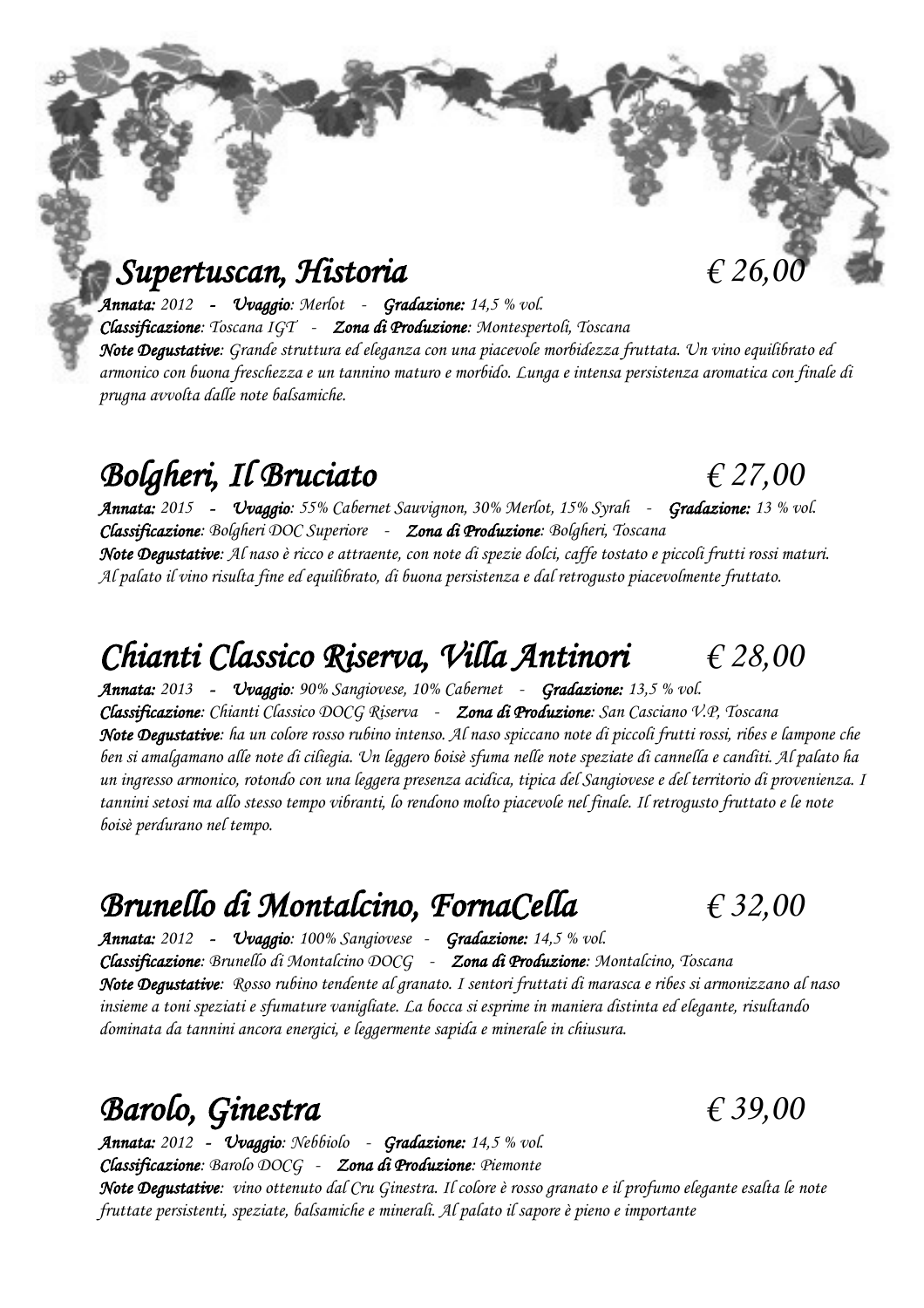## VINI BIANCHI

### *Pignoletto Reno, Righi € 9,00*

*Annata: 2014 - Uvaggio: 100% Pignoletto - Gradazione: 11 % vol. Classificazione: Pignoletto Reno DOC Vino Frizzante Secco - Zona di Produzione: Emilia Romagna Note Degustative: colore: giallo paglierino carico Ha un sacco di profumo, si sente subito il fiore di campo ma non per molto perché poi pur rimanendo sul floreale si fa tutto più delicato. Il gusto è pieno, a dispetto della sua frizzantezza il palato sente subito un calore particolare ed un tocco di frutta, che cede il morso solo nel finale dove diventa finalmente fresco, ma mai acidulo.*

### *Orvieto, Casasole € 11,00*

*Annata: 2014 - Uvaggio: Procanico, Grechetto, Verdello, Drupeggio, Malvasia - Gradazione: 10 % vol. Classificazione: Orvieto DOC Classico Amabile - Zona di Produzione: Orvieto, Umbria Note Degustative: Il vino presenta un colore giallo paglierino, il profumo intenso e fine ricorda la frutta bianca, come la banana e la mela. Al palato è amabile con una nota fresca che ne esalta la bevibilità.*

### *Vermentino, Massi di Mandorlaia € 13,00*

*Annata: 2015 - Uvaggio: Vermentino - Gradazione: 13,5 % vol. Classificazione: Costa Toscana IGT - Zona di Produzione: Grosseto, Toscana Note Degustative: Colore giallo paglierino pallido con riflessi dorati. Aromi intensi e persistenti di fiori selvatici. Acidità vivace e fresca, gusto armonioso, finale intrigante di frutti esotici.*

### *Viognier, Camposegreto € 15,00*

*Annata: 2015 - Uvaggio: Viognier - Gradazione: 13,5 % vol. Classificazione: Toscana IGT - Zona di Produzione: Montespertoli, Toscana Note Degustative: Colore giallo paglierino con riflessi lievemente verdognoli fresco e piacevolmente profumato con sentori fruttati di pesca ed albicocca, corpo elegante, finale lungo e piacevole.*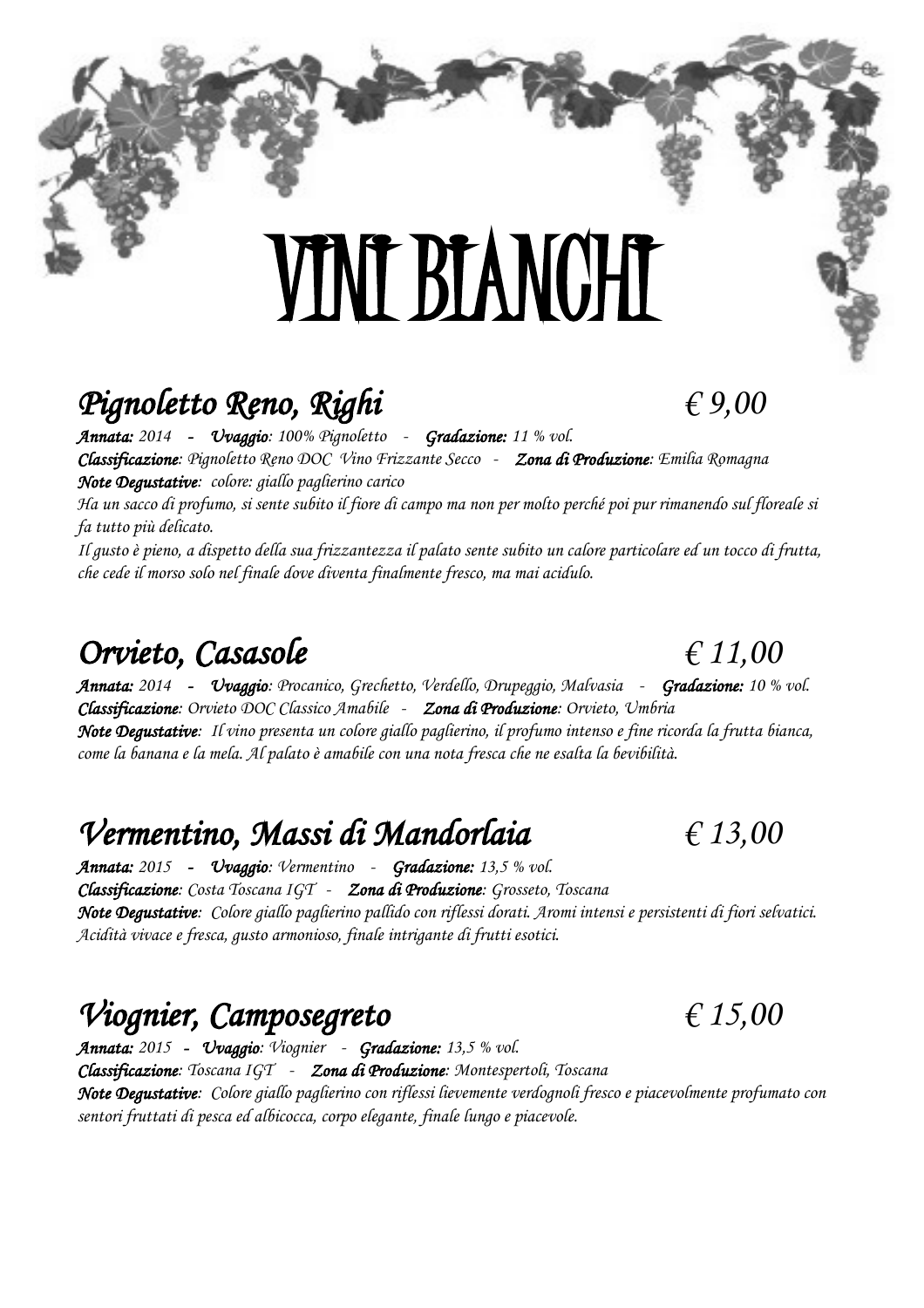

*Annata: 2016 - Uvaggio: Falanghina - Gradazione: 12 % vol. Classificazione: Falanghina DOC - Zona di Produzione: Campania Note Degustative: colore paglierino chiaro con leggera sfumatura verdolina, esibisce al naso note di ginestra e fiori della macchia mediterranea; il gusto è fresco, particolarmente armonico e morbido.*

### *Vernaccia di San Gimigniano, Pietrafitta € 15,00*

*Annata: 2015 - Uvaggio: Vernaccia di San Gimignano - Gradazione: 13 % vol. Classificazione: Vernaccia di San Gimignano DOCG - Zona di Produzione: San Gimignano, Toscana Note Degustative: Colore: giallo paglierino con precisa brillantezza Profumo: profumo tenue ed elegante Gusto: sapido e asciutto, evidenzia netta la mandorla che persiste e lentamente sfuma in complessi sentori piacevolmente amarognoli*

### *Pinot Grigio, Komjanc € 16,00*

*Annata: 2015 - Uvaggio: Pinot Grigio - Gradazione: 13,5 % vol. Classificazione: Pinot Grigio Collio DOC - Zona di Produzione: Friuli Venezia Giulia Note Degustative: ha un colore paglierino con fuggevoli riflessi cinerini, profumo intenso ed esclusivo. Dal sapore solido e persistente.*

### *Verdicchio dei Castelli di Jesi, Titulus € 16,00*

*Annata: 2015 - Uvaggio: Verdicchio - Gradazione: 13 % vol. Classificazione: Verdicchio dei Castelli di Jesi DOC Classico - Zona di Produzione: Castelplanio, Marche Note Degustative: Colore: giallo paglierino tenue con riflessi verdognoli*

*Profumo: è un vino elegante, caratterizzato da un profumo floreale con sfumature fresche e un ricordo di crosta di pane appena sfornato - Gusto: fresco, ricco di buona persistenza e spessore, lascia in bocca una caratteristica e piacevole nota di mandorla amara*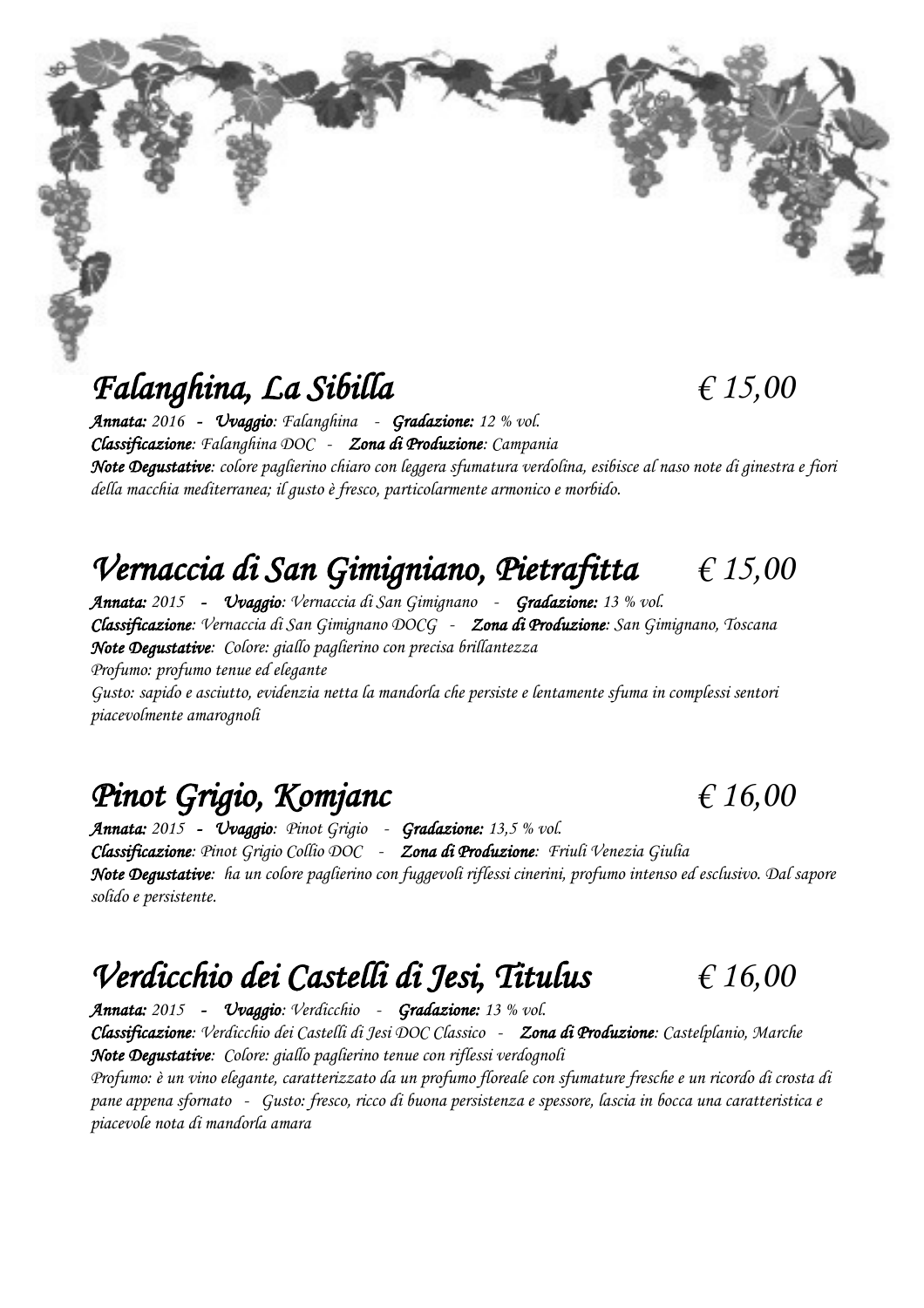### *Pinot Bianco, Zeni € 16,00*

*Annata: 2016 - Uvaggio: Pinot Bianco - Gradazione: 13 % vol. Classificazione: Pinot Bianco DOC - Zona di Produzione: Trentino Note Degustative: colore giallo paglierino con tenui riflessi verdolini, il profumo è delicatamente fruttato e fragrante di vaniglia, il gusto è secco ed equilibrato con un retrogusto lievemente amarognolo.*

### *Riesling, Calatroni € 17,00*

*Annata: 2015 - Uvaggio: Riesling Renano - Gradazione: 13 % vol. Classificazione: Riesling Renano DOC - Zona di Produzione: Lombardia Note Degustative: prodotto vinificato solamente uve Riesling Renano, si presenta con tipici profumi eleganti del vitigno e una marcata acidità donata dal terreno. Colore giallo paglierino con riflesso dorati, profumo inizialmente fruttato, si evolve con il tempo in profumi più complessi tipici del vitigno. Sapore teso, fresco con ottima persistenza al palato.* 

### *Chardonnay, La Cadalora € 18,00*

*Annata: 2015 - Uvaggio: Chardonnay - Gradazione: 13 % vol. Classificazione: Vallagarina IGT - Zona di Produzione: Trentino Note Degustative: profumi di fiori di campo e pietra focaia. Sapore secco, mediamente acido, di grande rotondità, con buona persistenza e intensità*

### *Gewurztraminer, Rottensteiner € 18,00*

*Annata: 2016 - Uvaggio: Traminer - Gradazione: 14 % vol. Classificazione: Bianco - Zona di Produzione: Alto Adige Note Degustative: colore giallo paglierino tendente al giallo oro, al naso spiccatamente aromatico speziato, di sapore pieno e secco, fresco, gradevole.*

### *Pomino Bianco, Frescobaldi € 19,00*

*Annata: 2015 - Uvaggio: Chardonnay, Pinot Bianco - Gradazione: 13 % vol. Classificazione: Pomino Bianco DOC - Zona di Produzione: Rùfina, Toscana Note Degustative: colore giallo paglierino con tenui riflessi verdognoli. Al naso si avvertono note floreali, mughetto in evidenza, e fruttate di mela e maracuja. Minerale e fresco, sul finale emergono sentori delicati di scorza di cedro e fichi. In bocca è molto fresco, appagante e lungo.*